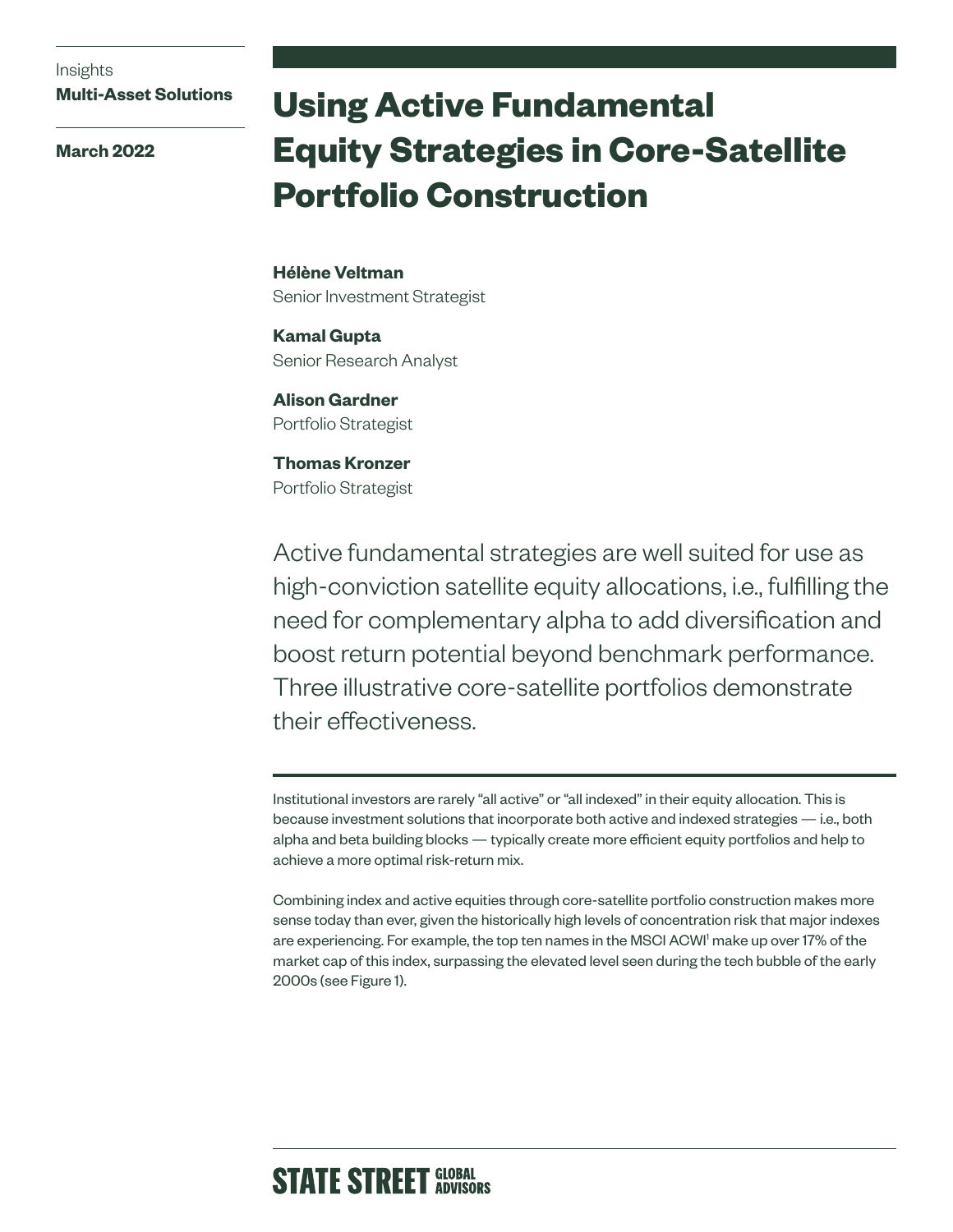



Source: FactSet, MSCI, State Street Global Advisors Calculations, Quarterly Data. As of December 31, 2021.

Diversifying away from such a high concentration risk can be readily achieved through coresatellite portfolio construction, where the core component is a low-cost, broad equity market cap index and the satellite component is a high-conviction, concentrated stock-picking strategy that is designed to beat the benchmark. This paper illustrates some of the complementary positive effects of combining alpha- and beta-based strategies in this manner; in doing so it also highlights the value that State Street's dedicated active fundamental investment teams can bring to meeting our clients' investment challenges.

# **High-Conviction Fundamental Approach**

State Street Global Advisors' active fundamental strategies are well suited for use as highconviction satellite equity allocations. They fulfil the need for complementary alpha to add diversification and boost return potential beyond benchmark performance. These "best ideas" strategies are driven primarily by stock-selection, rather than by indexed or factor exposures. Portfolio concentration, and therefore portfolio performance, are driven by the characteristics and performance of the individual companies selected for the portfolio by experienced portfolio managers. Stock-specific risk, and stock-specific alpha, are idiosyncratic. High-conviction strategies can't be replicated systematically with an indexed or factor approach, making them highly complementary and diversifying to beta-driven exposures.

Though our global brand identity is often associated with our industry-leading indexing capabilities, State Street's active fundamental investment teams have decades of success in finding alpha to meet client investment goals. We have two independent and highly specialized fundamental equity teams — one organized around value and the other organized around quality growth at a reasonable price (QGARP) — comprising seasoned portfolio managers and career industry analysts,<sup>2</sup> who get to know the companies they are interested in well and seek to hold those that they invest in for the long term. Each team manages concentrated, high-conviction strategies powered by deep bottom-up research and stock-picking expertise. Much of the analysis and insight is qualitative and cannot be duplicated by backward-looking quantitative metrics. Both teams also incorporate essential ESG considerations into their investment process (see Appendix A).

To be successful finding alpha in the marketplace takes a special combination of skills, rigor, and discipline. It takes deep, forward-looking fundamental research resources to uncover opportunities that others overlook. It takes analysts who are experts in their respective sectors, who get to know their companies, competitors, suppliers, and industry-shaping trends, inside and out. Our fundamental equity teams invest like owners, not traders, with an objective of identifying the best ideas across market cycles.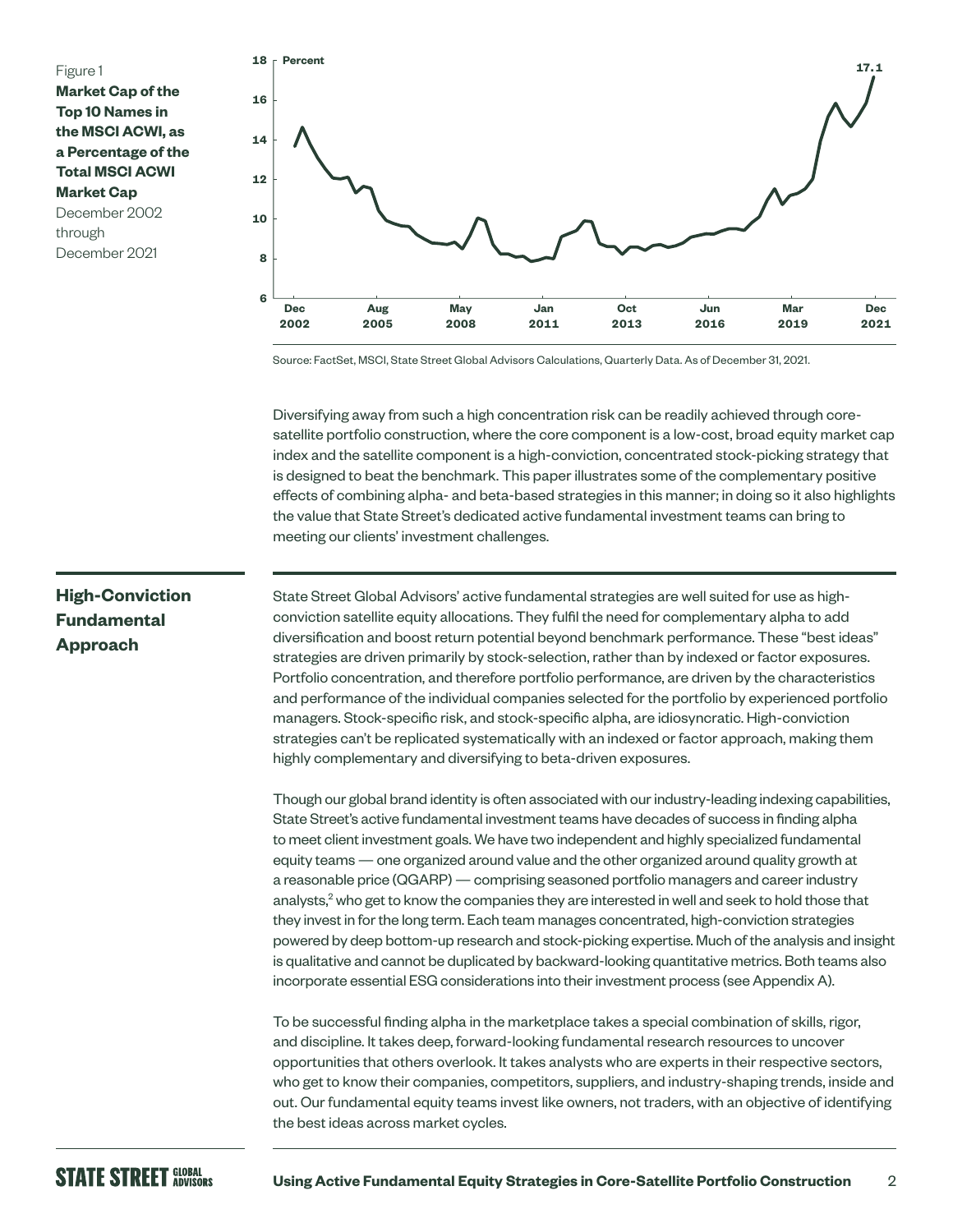### **Equity Building Blocks**

**Equity Building Blocks**

Figure 2

To illustrate the complementary and diversifying role that concentrated fundamental strategies play in an equity allocation, Figure 2 provides a summary-level description of State Street's primary equity building blocks and their key differentiating attributes.

|                                    | <b>BETA</b>                                                                                                                                                                   |                                                                                                                                                                                                     |                                                                                                                                                                                              | $\rightarrow$ ALPHA                                                                                                                                                                                  |
|------------------------------------|-------------------------------------------------------------------------------------------------------------------------------------------------------------------------------|-----------------------------------------------------------------------------------------------------------------------------------------------------------------------------------------------------|----------------------------------------------------------------------------------------------------------------------------------------------------------------------------------------------|------------------------------------------------------------------------------------------------------------------------------------------------------------------------------------------------------|
|                                    | <b>Equity</b><br><b>Index Funds</b>                                                                                                                                           | Smart Beta/<br><b>Factor-Based</b>                                                                                                                                                                  | <b>Active</b><br><b>Quantitative Equity</b>                                                                                                                                                  | <b>High-Conviction</b><br><b>Fundamental Equity</b>                                                                                                                                                  |
| <b>Description</b>                 | A systematic,<br>low-cost option to<br>anchor your asset<br>allocation that<br>offers broad asset<br>class coverage<br>Market beta is the<br>primary driver of<br>performance | A systematic option<br>that tilts security<br>weightings away from<br>the cap-weighted<br>benchmark and<br>toward a desired factor<br>exposure (e.g., quality,<br>value, low/managed<br>volatility) | An active systematic<br>option with an explicit<br>risk budget and<br>alpha target<br>Stocks are<br>systematically<br>selected based on their<br>expected return and<br>risk characteristics | High-conviction<br>portfolios based on<br>in-depth fundamental<br>research and<br>demonstrated<br>stock-picking skills<br>Company-specific risk<br>drives performance,<br>rather than<br>market beta |
| <b>Attributes</b>                  |                                                                                                                                                                               |                                                                                                                                                                                                     |                                                                                                                                                                                              |                                                                                                                                                                                                      |
| <b>Return-Driver</b>               | Market Cap Beta                                                                                                                                                               | Factor Beta                                                                                                                                                                                         | Alpha                                                                                                                                                                                        | Alpha                                                                                                                                                                                                |
| <b>Risk-Driver</b>                 | A source of systematic<br>risk, driven by<br>market forces                                                                                                                    | A source of systematic<br>risk, driven by<br>market forces                                                                                                                                          | A source of<br>idiosyncratic as well as<br>systematic risk                                                                                                                                   | A source of<br>idiosyncratic risk, with<br>returns driven by the<br>30-40 companies<br>selected for the<br>portfolio                                                                                 |
| <b>Tracking Error</b><br>(ex-ante) | Small, typically zero                                                                                                                                                         | The level of TE varies<br>with the investment<br>and is usually defined<br>in advance by the<br>portfolio manager                                                                                   | Enhanced strategies,<br>up to 2%<br><b>Active Quant</b><br>strategies, 2-5% range<br>Defensive Quant<br>strategies, 4-10% range                                                              | These strategies<br>work on a "best<br>ideas" approach and<br>run concentrated<br>portfolios with a<br>4-10% TE range                                                                                |
| <b>Decision-making</b>             | Quantitative/<br>rules-based                                                                                                                                                  | Quantitative/<br>rules-based                                                                                                                                                                        | Quantitative/<br>rules-based                                                                                                                                                                 | Qualitative, based on<br>the judgment of career<br>industry analysts<br>and PMs                                                                                                                      |
| Approach                           | Top-down                                                                                                                                                                      | Top-down                                                                                                                                                                                            | Bottom-up                                                                                                                                                                                    | Bottom-up                                                                                                                                                                                            |
| <b>Holdings</b>                    | Broadly diversified                                                                                                                                                           | <b>Broadly diversified</b>                                                                                                                                                                          | Broadly diversified                                                                                                                                                                          | Concentrated                                                                                                                                                                                         |
| <b>Orientation</b>                 | Based on historical<br>market data                                                                                                                                            | Based on historical<br>market data                                                                                                                                                                  | Forward-looking ideas,<br>back-tested using<br>historical data                                                                                                                               | Forward-looking                                                                                                                                                                                      |
| <b>ESG Impact</b>                  | ESG-agnostic                                                                                                                                                                  | ESG can be<br>implemented alongside<br>traditional factors                                                                                                                                          | ESG is recognized as<br>an alpha attribute                                                                                                                                                   | ESG is fully integrated<br>into the stock-picking<br>process                                                                                                                                         |

Source: State Street Global Advisors.

### **Global Equity Select**

Global Equity Select (GES) is the flagship concentrated global equity strategy run by State Street's Fundamental Growth & Core Equity (FGC) team. Benchmarked to the MSCI ACWI, GES has a long and solid track record over the past 10 years. The realized 3-year excess return and information ratio (IR) have been positive since 2016. The realized 3-year tracking error (TE) has ranged between 3% and 5%, averaging 4.1%. (See Figure 3; see the full GIPS report for GES in Appendix B).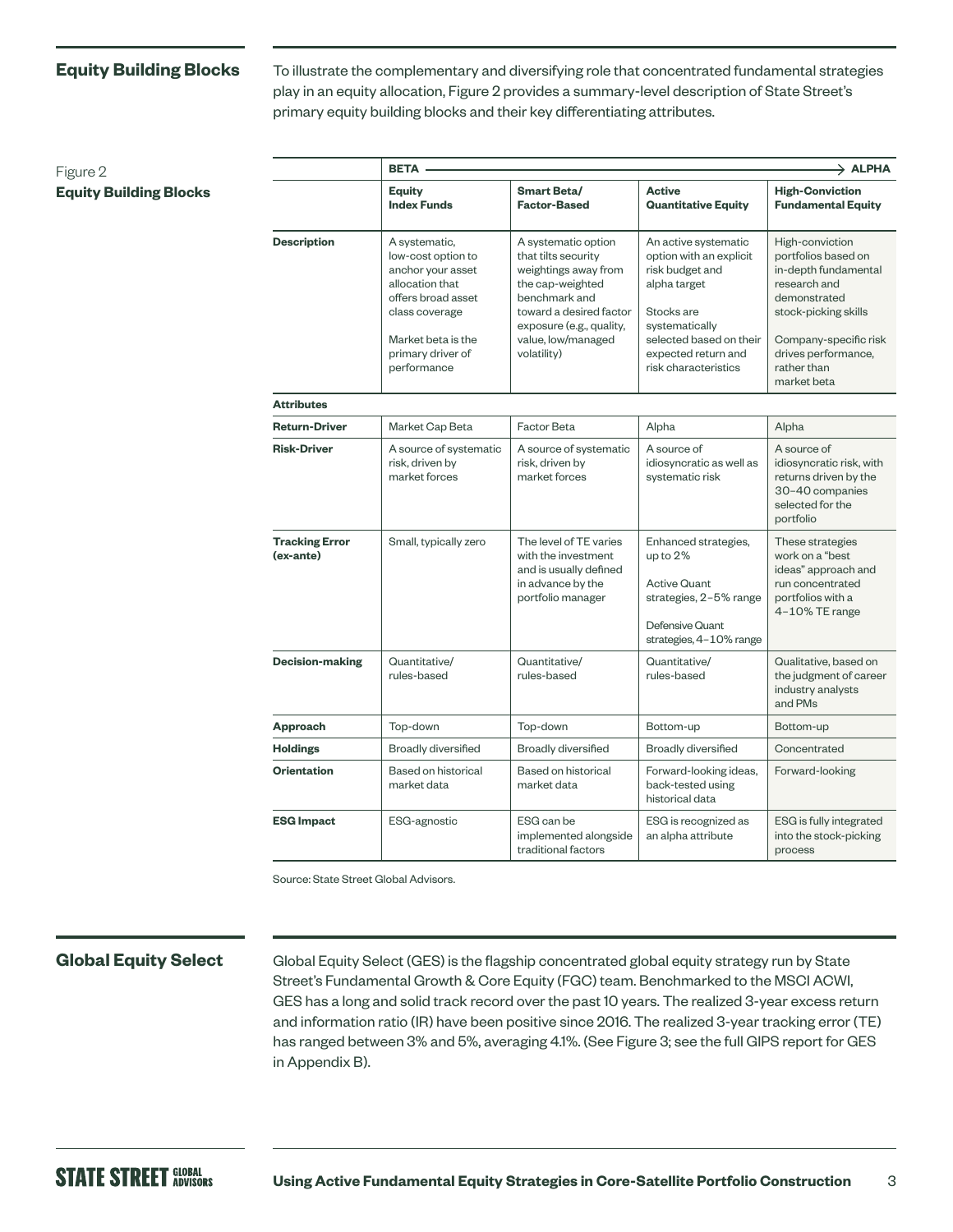

**3y Excess Return** 



Source: MSCI and State Street Global Advisors; net performance data between 31 December 2011 and 31 December 2021. **Past performance is not a reliable indicator of future performance.** Index returns are unmanaged and assume a 5 bps fee. Index returns reflect all items of income, gain and loss and the reinvestment of dividends and other income as applicable.

It is interesting to note the GES strategy's strong relative performance during the market meltdown in March 2020 and the subsequent recovery (see Figure 4). During the meltdown the ACWI dropped 34% from its year-to-date high, while the GES dropped less than 30% from its year-to-date high. Post-meltdown, the ACWI took 5 months to recover to pre-meltdown levels; it took the GES only 4 months to do so. This data suggests that an active strategy can reap opportunities during dislocated market moves.

# Figure 4

# **2020 Crisis and Recovery: Global Equity Select vs. MSCI ACWI**

GES Recovered to YTD High on 20 July; MSCI ACWI Recovered to YTD High on 24 August





Performance indexed to 12 February 2020.

Source: MSCI, State Street Global Advisors; net daily performance data. **Past performance is not a reliable indicator of future performance.** Index returns are unmanaged and assume a 5 bps fee. Index returns reflect all items of income, gain and loss and the reinvestment of dividends and other income as applicable.

A deeper look into the active risk for the GES strategy reveals that, on average, 70% of the strategy's risk contribution comes from asset-specific risk (see Figure 5). This highlights the critical nature of the strategy's bottom-up stock-selection approach. On average, only 30% of the GES strategy's risk contribution comes from factor risk. This demonstrates that such a strategy cannot simply be replicated using backward-looking factors, underscoring the complementary role played by this strategy in investor portfolios.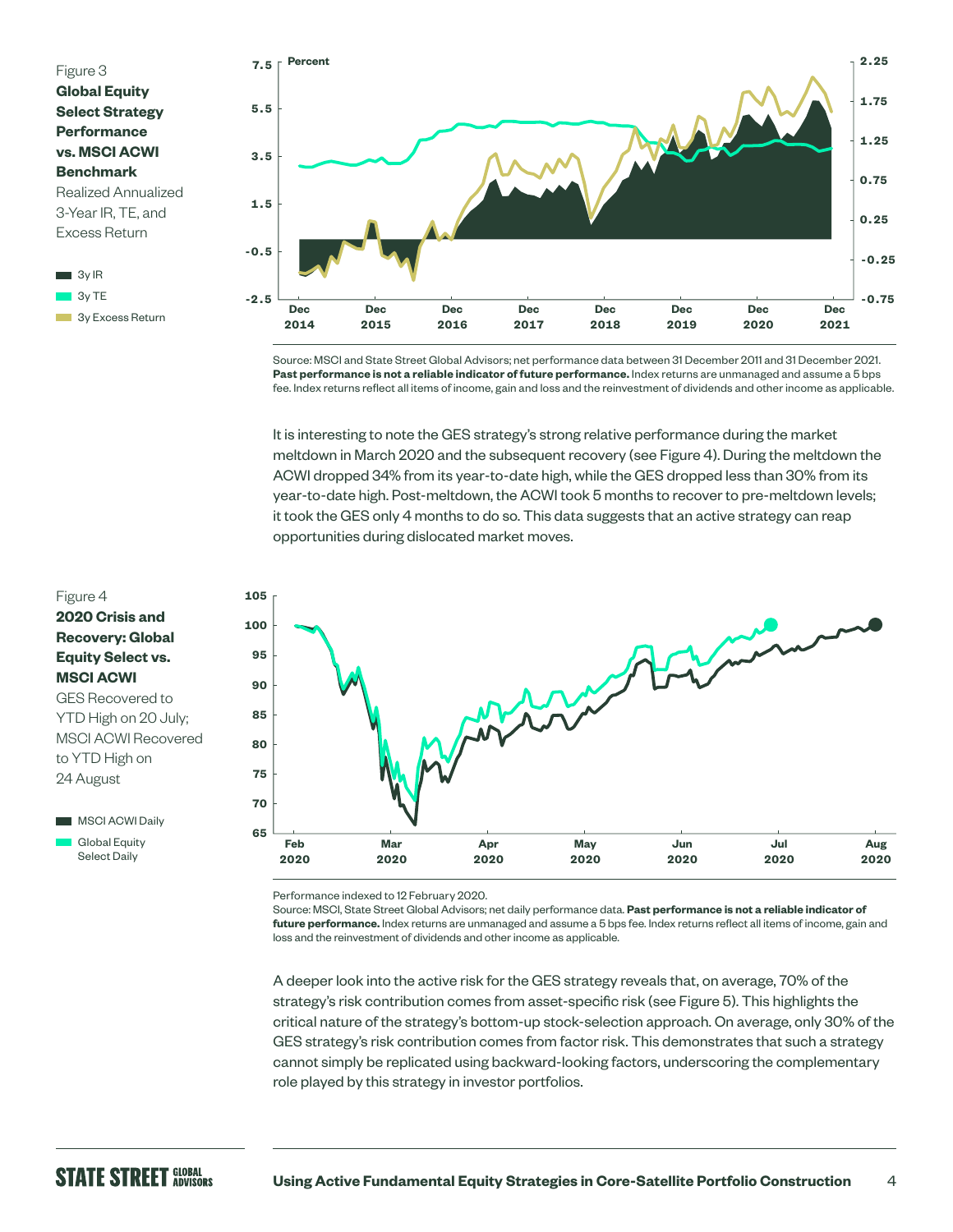

■ % Asset-Specific Risk **M** % Factor Risk



Source: FactSet, MSCI, State Street Global Advisors data and calculations.

# **Core-Satellite Portfolios**

For equity portfolios, we favor a core-satellite construction approach due to its flexibility and fee efficiency. At the core should be a significant allocation to index and/or enhanced ${}^{3}$  equities, as they both offer diversified market access and ample liquidity at a lower fee. This core can then be strengthened with the addition of high-conviction satellite portfolios. Core-satellite construction allows investors to control tracking error by adjusting the weight of the satellite portfolio relative to the core beta exposure — many institutional investors cluster between 1% and 2% of active risk.

Keeping this in mind, we created three illustrative examples of blended portfolios that use a coresatellite approach, utilize GES as the satellite, and are constrained by a realized 3-year TE budget of around 1% with respect to the MSCI ACWI.

# Portfolio 1. ACWI Core, GES Satellite (Base Case)

Our base case has MSCI ACWI as the core and GES as the satellite. GES has a 3-year realized TE of 4%. This means that, for a TE budget of around 1%, the satellite portfolio can make up 25% of the total portfolio. The 3-year realized TE, excess return, and IR of this base case portfolio over the past 10 years are shown in Figure 6. Adding GES clearly improved the return profile of the portfolio over the core benchmark: For a TE budget of about 1%, the base case portfolio generated an average annualized 3-year excess return of 0.66% for a 0.63 IR.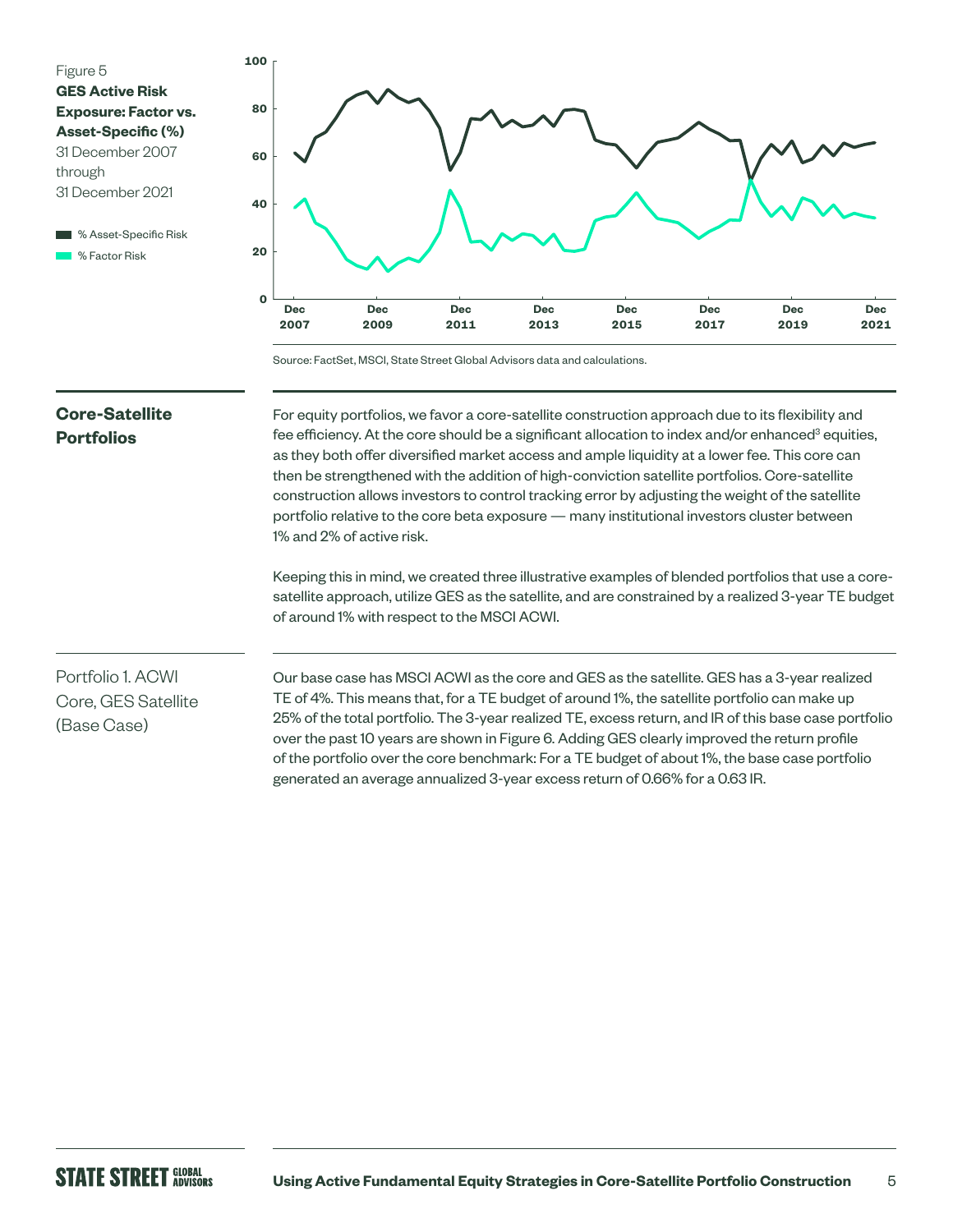

3y TE 3y Excess Return



Source: State Street Global Advisors net performance data between 31 December 2011 and 31 December 2021. Portfolios rebalanced monthly. Returns do not represent those of a fund but were achieved by mathematically combining the actual performance data of MSCI ACWI and GES. The performance assumes no transaction and rebalancing costs, so actual results will differ. **Past performance is not a reliable indicator of future performance.** Index returns are unmanaged and assume a 5 bps fee. Index returns reflect all items of income, gain and loss and the reinvestment of dividends and other income as applicable.

# Portfolio 2. ACWI Core, GES Enhanced Satellite

Fundamental high-conviction alpha strategies can efficiently be combined with active quantitative equity strategies — such a combination is intuitive given their differing approaches for generating alpha (summarized in Figure 2). We combined the GES strategy with a static blend of State Street Global Advisors strategies, called "Enhanced" in this article, which has a tight TE of around 1% with respect to MSCI ACWI. Enhanced is a blend of 90% of our Active Quantitative Equity (AQE) team's World Enhanced strategy (benchmark MSCI World) and 10% of our AQE team's Emerging Markets Enhanced strategy (benchmark MSCI EM). See the full GIPS reports for World Enhanced and EM Enhanced in Appendix B.

Figure 7 shows the realized 3-year correlation of excess returns of GES and Enhanced over the last 10 years. On average, the correlation is -10% and historically in the range of -50% to +30%. We attribute this low-to-negative correlation to the low correlation between stock-specific exposure and the complementary nature of factor tilts between the two strategies.

### Figure 7

**Correlation of 3-Year Excess Returns of GES/Enhanced (Blend of 90% World Enhanced, 10% EM Enhanced)**



Source: State Street Global Advisors net performance data between 31 December 2011 and 31 December 2021. Portfolios rebalanced monthly. Returns do not represent those of a fund but were achieved by mathematically combining the actual performance data of GES, World Enhanced, and Emerging Markets Enhanced. The performance assumes no transaction and rebalancing costs, so actual results will differ. **Past performance is not a reliable indicator of future performance.**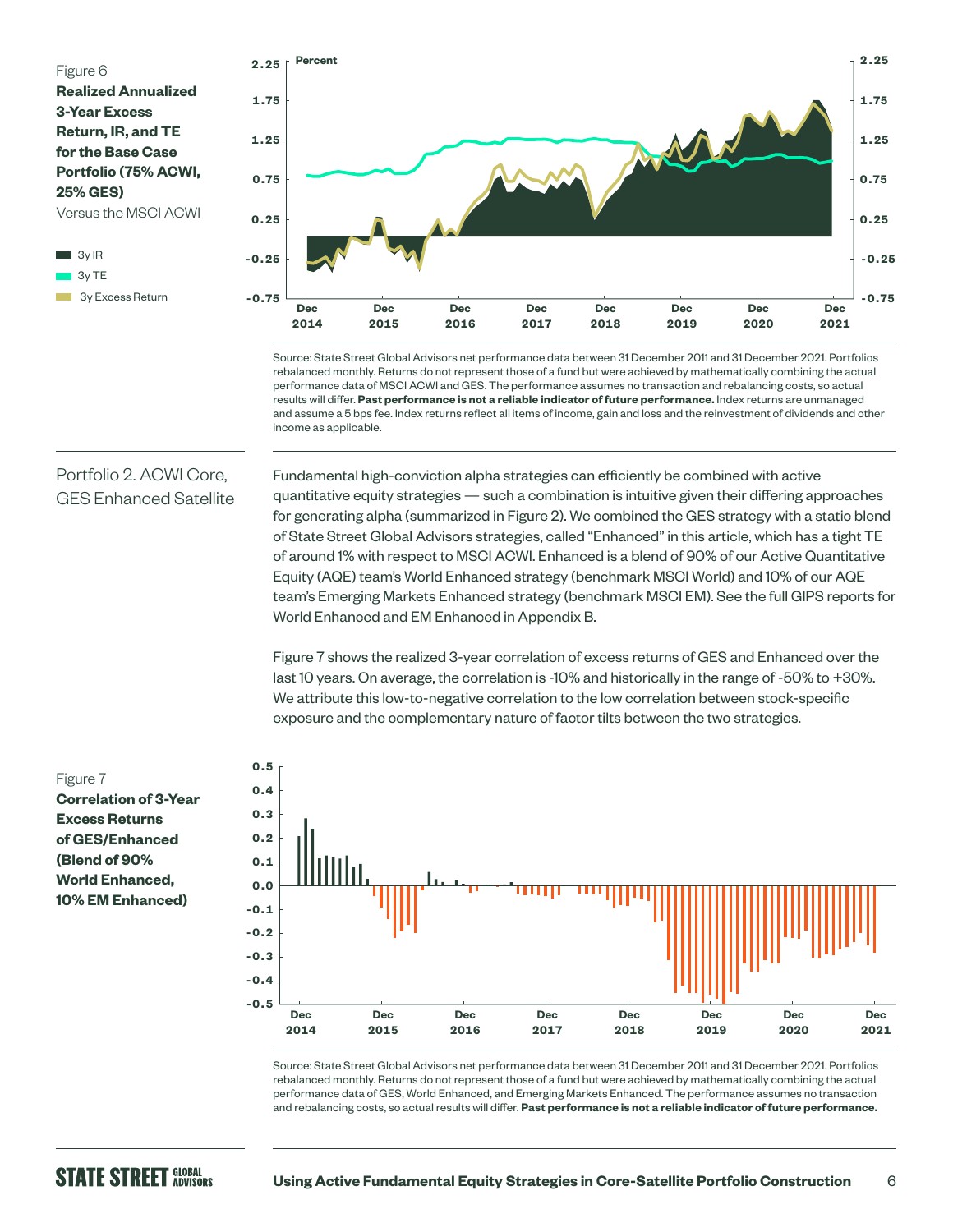Interestingly, due to the diversifying benefits between GES and Enhanced, we also found that a portfolio with 50% MSCI ACWI in the core, 25% GES in the first satellite, and 25% Enhanced in the second satellite had just a 1% TE at the total portfolio level.

# Portfolio 3. Enhanced Core, GES Satellite

Given its 1% tracking error to the ACWI benchmark, it is also possible to use Enhanced in the core. Dubbed a "CorePlus-Satellite" approach when Enhanced fully replaces an indexed strategy, we evaluated a portfolio with 75% Enhanced and 25% GES. The diversifying properties between GES and Enhanced are fully exploited as the realized tracking error remains around 1% on average relative to the MSCI ACWI benchmark. Also the diversified sources of alpha have the effect of generating more consistent performance over the full 10-year period, as shown in Figure 8. While the average 3-year IR for the three portfolios are roughly equivalent, the CorePlus-Satellite portfolio (75% Enhanced, 25% GES) shows the most consistently positive IR.

#### Figure 8

### **Realized Annualized 3-Year IRs for Base Case, GES/Enhanced Satellite, and CorePlus-Satellite Portfolios**



75% Enhanced, 25% GES



Source: State Street Global Advisors net performance data between 31 December 2011 and 31 December 2021. Portfolios rebalanced monthly. The results shown do not represent those of a fund but were achieved by mathematically combining the actual performance data of MSCI ACWI, GES, World Enhanced, and Emerging Markets Enhanced. The performance assumes no transaction and rebalancing costs, so actual results will differ. **Past performance is not a reliable indicator of future performance.** Index returns are unmanaged and assume a 5 bps fee. Index returns reflect all items of income, gain and loss and the reinvestment of dividends and other income as applicable.

### Efficient Frontier

Comparing the three illustrative portfolios in one snapshot is perhaps most easily done using an efficient frontier.<sup>4</sup> In Figure 9 we plot the average realized excess return against the realized excess TE over the full 10-year period. The three portfolios are aligned around the 1% TE, with all lying on or close to the efficient frontier.

We have so far only discussed examples where the portfolio TE is constrained to 1%, but other TE budgets might reasonably be considered as well. For example, with a TE of 2%, the core can be MSCI ACWI or Enhanced, and the allocation to GES could be increased from 25% to 50%.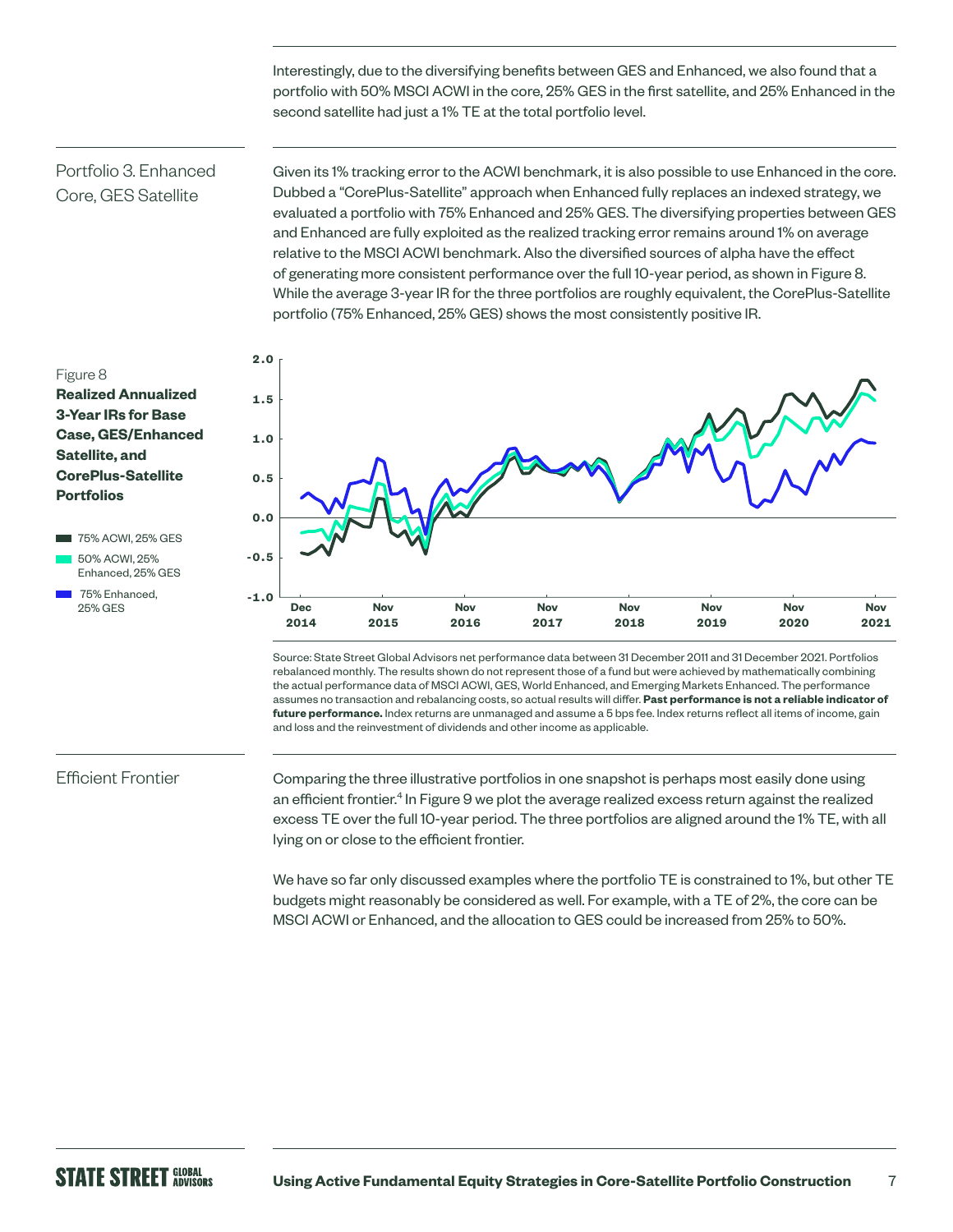#### Figure 9

**Efficient Frontier Showing the Three Illustrative Portfolios (with 1% TE), as Well as Other Possible Portfolios with Higher TE** Based on 10-Year

Historical Period



Source: State Street Global Advisors net performance data between 31 December 2011 and 31 December 2021. Portfolios rebalanced monthly. Returns do not represent those of a fund but were achieved by mathematically combining the actual performance data of MSCI ACWI, GES, World Enhanced, and Emerging Markets Enhanced. The performance assumes no transaction and rebalancing costs, so actual results will differ. **Past performance is not a reliable indicator of future performance.** Index returns are unmanaged and assume a 5 bps fee. Index returns reflect all items of income, gain and loss and the reinvestment of dividends and other income as applicable.

# **Performance Summary**

Figure 10

**Historical Performance Comparison of Illustrative Portfolios**

We were able to validate our hypothesis that investment solutions which incorporate both active and indexed strategies typically create more efficient equity portfolios and help to achieve a more optimal risk-return mix. Figure 10 shows that the three illustrative combination portfolios generated higher information ratios, along with reduced tracking error, and also resulted in improved market capture in up as well as down markets.

|                                          | <b>MSCI ACWI</b><br>(%) | <b>GES</b><br>(%)             | Enhanced*<br>$(\% )$ | Portfolio 1<br>$(\% )$ | <b>Portfolio 2</b><br>$(\% )$ | Portfolio 3<br>$(\% )$ |
|------------------------------------------|-------------------------|-------------------------------|----------------------|------------------------|-------------------------------|------------------------|
| Return                                   | 11.8                    | 14.4                          | 12.0                 | 12.4                   | 12.5                          | 12.6                   |
| <b>Tracking Error</b>                    |                         | 4.0                           | 0.8                  | 1.0                    | 1.0                           | 1.1                    |
| <b>Excess Return</b>                     |                         | 2.6                           | 0.2                  | 0.7                    | 0.7                           | 0.8                    |
| <b>Information Ratio</b>                 |                         | 0.64                          | 0.22                 | 0.65                   | 0.71                          | 0.73                   |
| <b>Standard Deviation</b>                | 13.2                    | 13.1                          | 13.1                 | 13.2                   | 13.1                          | 13.1                   |
| <b>Max Drawdown</b><br>(monthly returns) | $-21.4$                 | $-17.0$                       | $-22.0$              | $-20.3$                | $-20.5$                       | $-20.8$                |
| <b>Up Market Capture</b>                 | 82 months               | 115.9                         | 100.8                | 103.3                  | 103.7                         | 104.5                  |
| <b>Down Market Capture</b>               | 38 months               | 96.2                          | 99.9                 | 99.2                   | 99.1                          | 99.0                   |
|                                          |                         | $\qquad \qquad$               | Weight ACWI          | 75                     | 50                            | $\circ$                |
|                                          |                         |                               | Weight<br>Enhanced   | $\Omega$               | 25                            | 75                     |
|                                          |                         | $\overbrace{\phantom{12332}}$ | <b>Weight GES</b>    | 25                     | 25                            | 25                     |

\* Enhanced is a blend of 90% World Enhanced strategy (benchmark MSCI World) and 10% Emerging Markets Enhanced strategy (benchmark MSCI EM).

Source: State Street Global Advisors net performance data between 31 December 2011 and 31 December 2021. Portfolios rebalanced monthly. Returns do not represent those of a fund but were achieved by mathematically combining the actual performance data of MSCI ACWI, GES, World Enhanced, and Emerging Markets Enhanced. The performance assumes no transaction and rebalancing costs, so actual results will differ. **Past performance is not a reliable indicator of future performance.** Index returns are unmanaged and assume a 5 bps fee. Index returns reflect all items of income, gain and loss and the reinvestment of dividends and other income as applicable.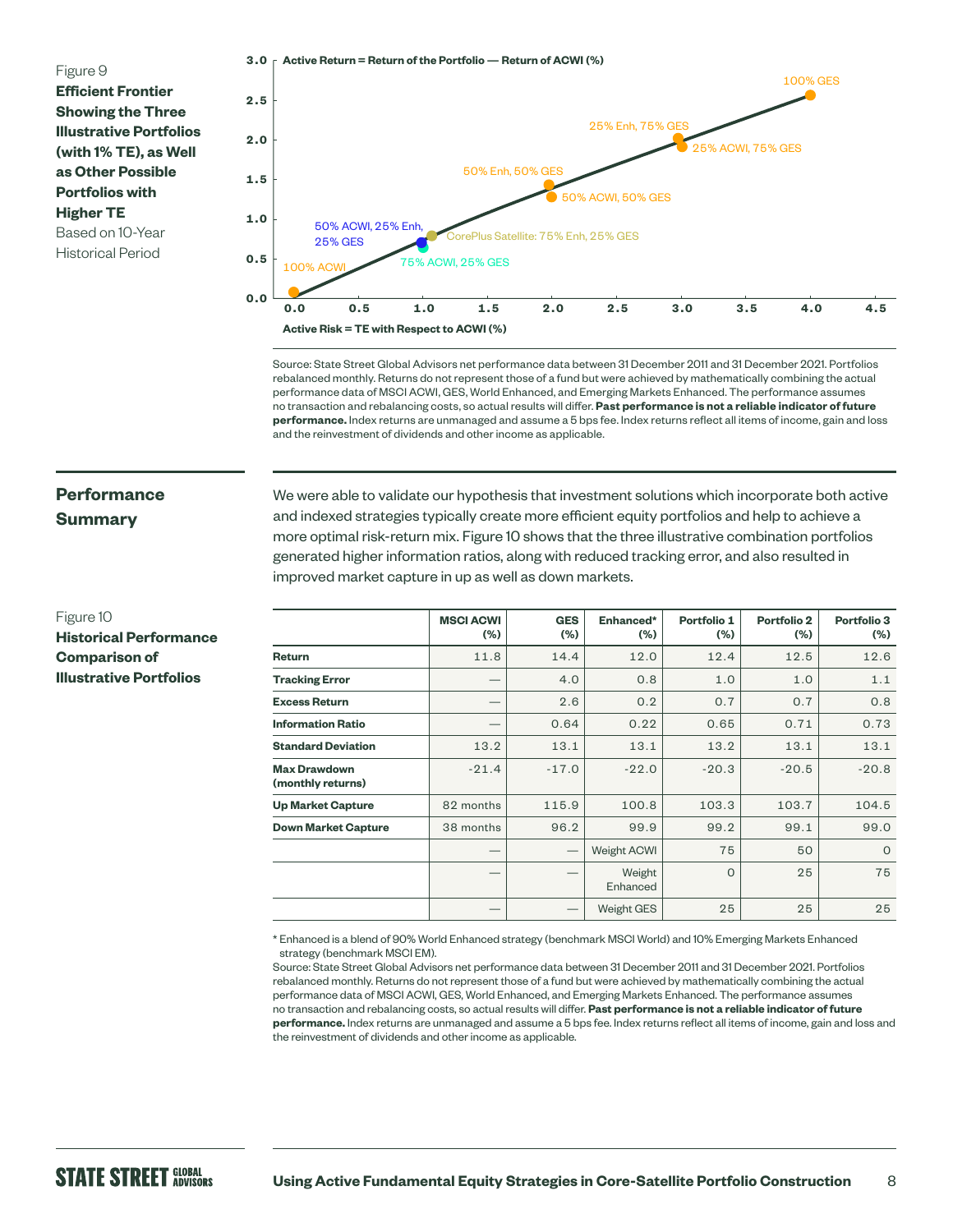### **The Bottom Line**

State Street's active fundamental strategies are well suited for use as high-conviction satellite equity allocations. They fulfill the need for complementary alpha to add diversification and boost return potential beyond benchmark performance. They also remove some of the concentration risk that accompanies indexing strategies.

In particular, State Street's GES strategy delivers consistent excess returns relative to the MSCI ACWI within a stable tracking error range. As such, it can be an excellent fit in the satellite portion of a core-satellite portfolio. An Enhanced strategy has additional diversifying properties and delivers against excess return and information ratio targets as well. Depending on investor preferences, Enhanced can be used in either the core or satellite portion of a portfolio. EU investors for whom ESG considerations are essential concerns should also note that our AQE strategies are aligned with SFDR<sup>5</sup> Article 8, making them particularly suitable to reside in core portfolios.

In conclusion, State Street's high-conviction active equity strategies, led by our flagship Global Equity Select strategy, are a reliable component of institutional investor equity portfolio allocations, including those that have defined risk and return requirements. Our fundamental equity teams have the skills, rigor, and discipline required to uncover opportunities that others overlook. They get to know their companies very well, investing like owners, not traders, with an objective of identifying the best ideas across market cycles.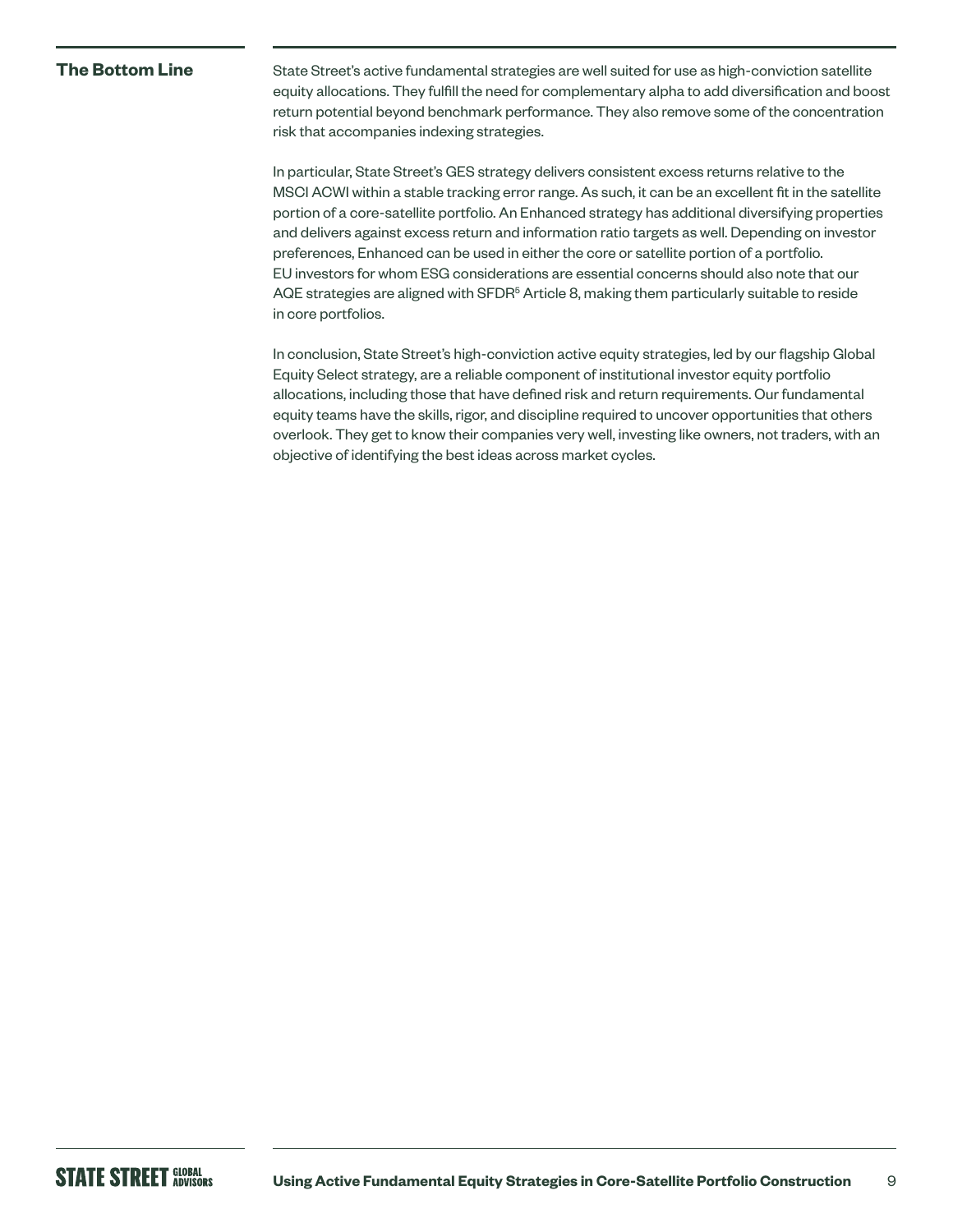# **Appendix A: ESG Considerations**

The Fundamental Growth & Core Equity team views ESG considerations as key to the fundamental analysis of companies. All of its strategies, including GES, incorporate a number of ESG factors into the quality assessment of companies using a proprietary metric called the Confidence Quotient (CQ).<sup>6</sup> The underlying belief here is that companies that are strong in ESG are more likely to deliver sustainable growth, a necessary condition to generate outperformance in the medium to long term. ESG considerations are therefore integral to the alpha thesis and are not merely an overlay in the process. Fundamental strategies employ a forward-looking approach and seek to anticipate improvement or deterioration in a company's prospects using analysts' original and independent research to determine the appropriate CQ assessment of a company's quality, including the ESG evaluation.

The Active Quantitative Equity team's approach to ESG integration is based on the belief that taking a nuanced view of companies' treatment of their key material ESG risks and opportunities provides insight into management and company quality, and can be a driver of relative stock returns over a medium- to long-term investment horizon.<sup>7</sup> The approach to the integration of ESG considerations relies on the concept of financial materiality as a driver of returns. Depending on a company's industry and business lines, various environmental, social and governance issues take on different levels of relevance in determining long-term returns and risks. This approach further looks to add unstructured data by employing textual analysis of company-specific ESG reports and investor communications to supplement the traditional datapoints.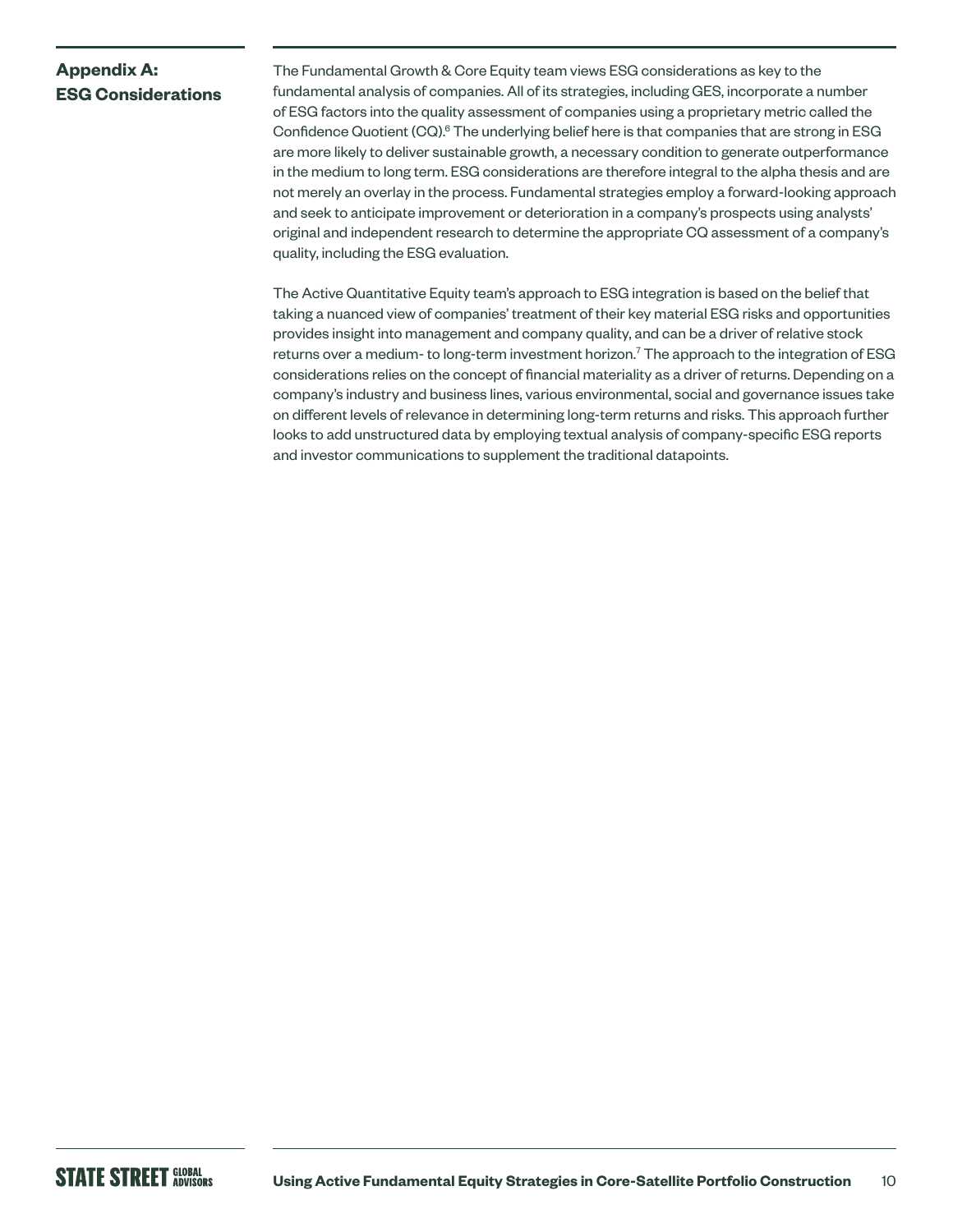# **Appendix B: GIPS Reporting for State Street's Global Equity Select, World Enhanced, and Emerging Markets Enhanced Strategies**

### Figure 11 **GIPS® Report: Global Equity Select Composite** As of December 31, 2020

### **Gross Returns**

| <b>Period</b>                  | Quarter | YTD.  | 1 Year<br>(% ) | 3 Years<br>(% ) | 5 Years<br>(%) | 10 Years<br>(% ) | <b>Inception</b><br><b>Mar 2008</b> |
|--------------------------------|---------|-------|----------------|-----------------|----------------|------------------|-------------------------------------|
| Global Equity Select Composite | 17.13   | 25.37 | 25.37          | 16.68           | 16.84          | 11.86            | N/A                                 |
| <b>MSCI ACWI Index</b>         | 14.68   | 16.25 | 16.25          | 10.06           | 12.26          | 9.13             | N/A                                 |

| Year | <b>Global Equity Select Composite</b> | <b>MSCI ACWI Index</b> |
|------|---------------------------------------|------------------------|
|      |                                       |                        |
| 2020 | 25.37                                 | 16.25                  |
| 2019 | 35.48                                 | 26.60                  |
| 2018 | $-6.48$                               | $-9.42$                |
| 2017 | 29.04                                 | 23.97                  |
| 2016 | 6.21                                  | 7.86                   |
| 2015 | 5.23                                  | $-2.36$                |
| 2014 | 0.01                                  | 4.16                   |
| 2013 | 23.98                                 | 22.81                  |
| 2012 | 19.04                                 | 16.13                  |
| 2011 | $-9.28$                               | $-7.35$                |

| Year | No. of                                       | <b>Composite</b>  |                  | <b>3 Year Annualized Standard Deviation</b> | <b>Total Assets at</b>        | % of Firm's   | <b>Total Firm</b>          |
|------|----------------------------------------------|-------------------|------------------|---------------------------------------------|-------------------------------|---------------|----------------------------|
|      | <b>Portfolios</b><br>at Period<br><b>End</b> | <b>Dispersion</b> | <b>Composite</b> | <b>Benchmark</b>                            | <b>End of Period</b><br>(USD) | <b>Assets</b> | <b>Assets</b><br>(USD Mil) |
| 2020 |                                              | N/A               | 17.24            | 18.13                                       | 1,445,563,755                 | 0.04          | 3,410,883                  |
| 2019 | $\star$                                      | N/A               | 12.73            | 11.22                                       | 1,130,460,307                 | 0.04          | 3,052,585                  |
| 2018 | $\star$                                      | N/A               | 12.80            | 10.48                                       | 835,058,051                   | 0.03          | 2,457,404                  |
| 2017 | $^\star$                                     | N/A               | 12.45            | 10.36                                       | 999,518,729                   | 0.04          | 2,714,705                  |
| 2016 | $^\star$                                     | N/A               | 12.73            | 11.06                                       | 774,553,106                   | 0.03          | 2,291,833                  |
| 2015 | $\star$                                      | N/A               | 11.17            | 10.79                                       | 861,256,985                   | 0.04          | 2,188,091                  |
| 2014 | $\star$                                      | N/A               | 10.85            | 10.50                                       | 972,919,616                   | 0.04          | 2,383,493                  |
| 2013 | $\star$                                      | N/A               | 15.54            | 13.94                                       | 1,434,816,842                 | 0.06          | 2,279,237                  |
| 2012 | $\star$                                      | N/A               | 18.44            | 17.13                                       | 1,182,999,558                 | 0.06          | 2,023,842                  |
| 2011 | $\star$                                      | N/A               | 20.54            | 20.59                                       | 604,651,190                   | 0.03          | 1,768,142                  |

gGEAM-AGLS

\* 5 portfolios or less.

\*\* Less than 3 years.

Quarterly and YTD returns are not annualized.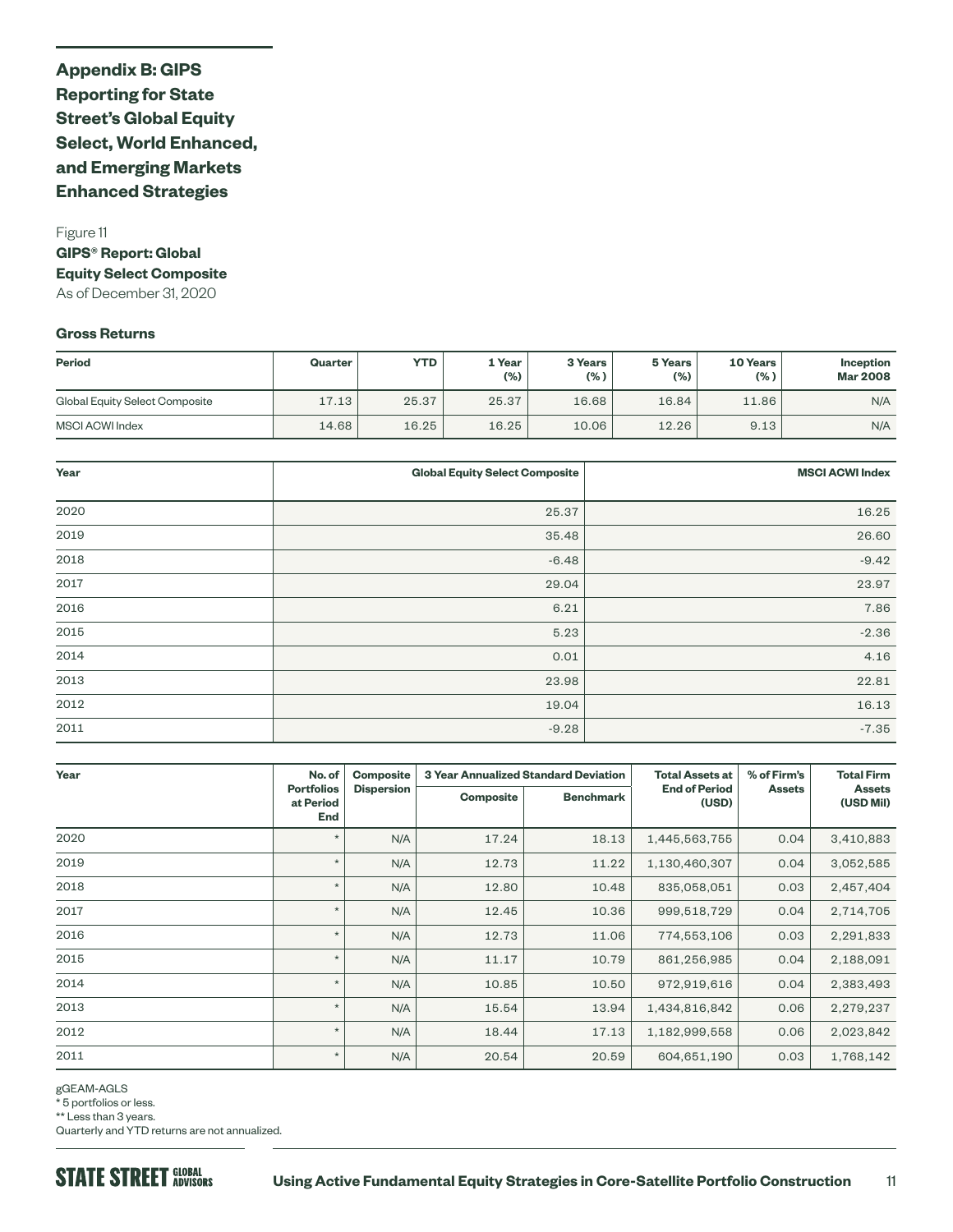#### **Footnotes**

**Firm Definition** For the purpose of complying with the Global Investment Performance Standards (GIPS®), the firm ("SSGA-Global") is defined as all portfolios managed across the global offices of State Street Global Advisors (SSGA) and SSGA Funds Management, Inc., with the exception of Charitable Asset Management which is held out to the marketplace as a distinct business entity. Prior to January 2011, SSGA-Global excluded its wrap fee business and assets accounted for on a book value basis (global cash and stable value assets). Prior to July 2017, SSGA-Global excluded Fiduciary Advisory Solutions. In January 2011, SSGA acquired the Bank of Ireland Asset Management Limited (now known as SSGA Ireland Limited), a GIPS Compliant firm. On January 01, 2012 SSGA Ireland Limited assets were merged into SSGA-Global. In July 2016, SSGA acquired the asset management and advisory services business conducted by GE Asset Management ("GEAM"), a GIPS Compliant firm. On July 01, 2017 GEAM assets were merged into SSGA-Global.

**Composite Description** The Composite includes all discretionary accounts using a global select investment style and investing primarily in both foreign and U.S. equity securities.

**Compliance Statement** SSGA-Global claims compliance with the Global Investment Performance Standards (GIPS®) and has prepared and presented this report in compliance with GIPS. SSGA-Global claims compliance with the GIPS standards from January 01, 2000. The period prior to January 01, 2000 (where shown) is not in compliance, as not all actual fee-paying portfolios are in a composite. SSGA-Global has been independently verified for the periods January 01, 2000 through December 31, 2019. GE Asset Management (GEAM) was not independently verified for the calendar year 2016 while transitioning into the firm. The verification report is available upon request. Verification assesses whether (1) the firm has complied with all the composite construction requirements of the GIPS standards on a firm-wide basis and (2) the firm's policies and procedures are designed to calculate and present performance in compliance with the GIPS standards. Verification does not ensure the accuracy of any specific composite report.

**List Available** A list of composite descriptions, a list of limited distribution pooled fund descriptions, and a list of broad distribution pooled funds are available upon request.

**Creation Date** The composite was created on March 01, 2008.

**Benchmark Description** The benchmark for the composite is the MSCI ACWI Index. Index returns are unmanaged and do not reflect the deduction of any fees or expenses but include all items of income, gain, and loss.

**Currency** Performance is presented in USD.

**Use of Subadvisors** None.

**Fees** Returns are expressed gross of management fees. The results do not reflect the deduction of investment management fees. Some members of this composite may accrue administration fees. The client's return will be reduced by the management fee. For example, if an annualized gross return of 10% was achieved over a 5-year period and a management fee of 1% per year was charged and deducted annually, then the resulting total return would be reduced from 61% to 54%.

**Fee Schedule** Management fees are 0.700% of the first \$50,000,000; 0.650% of the next \$50,000,000; and 0.550% thereafter. The minimum annual management fee for separately managed accounts is \$175,000. Management fees may be adjusted based upon specific client requirements.

**Derivatives Use** SSGA may use futures and other derivatives from time to time in the management of the Strategy generally as a temporary substitute for cash investments or for hedging purposes and not with the purpose of creating investment leverage.

**Calculation Methodology** Additional information is available upon request regarding the firm's policies and procedures for calculating and reporting performance results as well as valuation procedures.

**Annualized Returns** All returns for periods greater than one year have been annualized.

**Withholding Taxes Differences** None.

**Exchange Rates Differences Between Composite & Benchmark** None.

#### **Minimum Asset Level for Inclusion** None.

**Dispersion** Asset-Weighted standard deviation is calculated using the annual returns of the accounts that were included in the composite for all periods of the year and is not presented for periods with 5 or fewer accounts in the composite for the full year.

**Significant Events** In December 2020, it was announced that Rick Lacaille, Global Chief Investment Officer, will transition to a new role at State Street Corporation as Senior Investment Advisor, effective March 31, 2021, and will lead ESG efforts across the firm. Lori Heinel, Deputy Global Chief Investment Officer, will become SSGA's Global Chief Investment Officer.

**Past and Future Performance** Historic performance is not necessarily indicative of actual future investment performance, which could differ substantially.

**Trademark** GIPS® is a registered trademark of CFA Institute. CFA Institute does not endorse or promote this organization, nor does it warrant the accuracy or quality of the content contained herein.

**Portability** GE Asset Management (GEAM) integrated into SSGA-Global as of June 30, 2017 in accordance with the Guidance Statement on Performance Record Portability.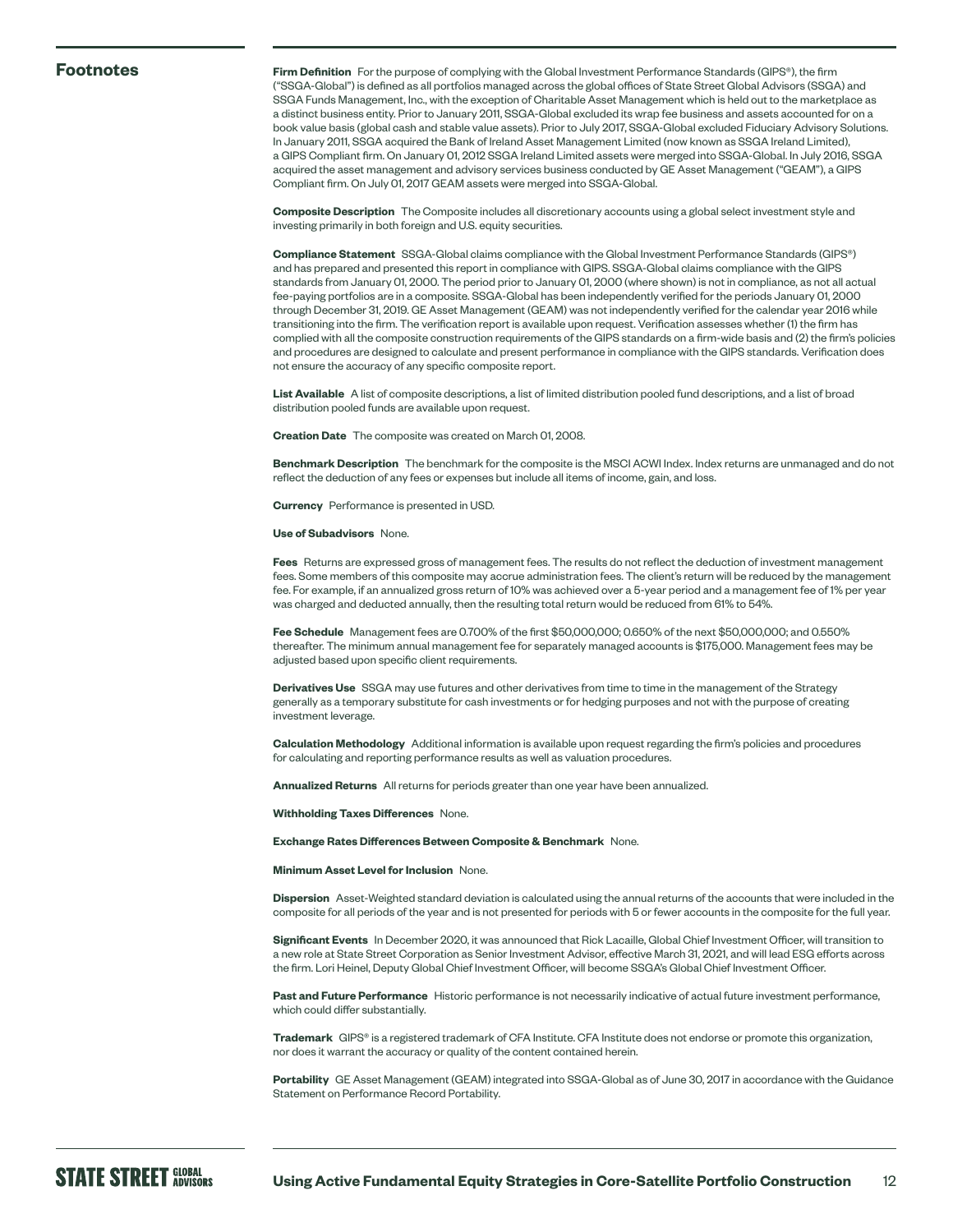### Figure 12 **GIPS® Report: World Enhanced Composite**

As of December 31, 2020

#### **Gross Returns**

| <b>Period</b>            | Quarter | <b>YTD</b> | 1 Year<br>$(\% )$ | 3 Years<br>$(\% )$ | 5 Years<br>$(\% )$ | 10 Years<br>$(\% )$ | <b>Inception</b><br><b>Feb 2002</b> |
|--------------------------|---------|------------|-------------------|--------------------|--------------------|---------------------|-------------------------------------|
| World Enhanced Composite | 13.53   | 13.62      | 13.62             | 9.32               | 11.65              | 10.04               | N/A                                 |
| MSCI World Index         | 13.96   | 15.90      | 15.90             | 10.54              | 12.19              | 9.87                | N/A                                 |

| Year | <b>World Enhanced Composite</b> | <b>MSCI World Index</b> |
|------|---------------------------------|-------------------------|
|      |                                 |                         |
| 2020 | 13.62                           | 15.90                   |
| 2019 | 25.79                           | 27.67                   |
| 2018 | $-8.58$                         | $-8.71$                 |
| 2017 | 22.82                           | 22.40                   |
| 2016 | 8.12                            | 7.51                    |
| 2015 | $-0.39$                         | $-0.87$                 |
| 2014 | 6.23                            | 4.94                    |
| 2013 | 27.60                           | 26.68                   |
| 2012 | 16.66                           | 15.83                   |
| 2011 | $-4.73$                         | $-5.54$                 |

| Year | No. of                                       | <b>Composite</b>  |                  | <b>3 Year Annualized Standard Deviation</b> | <b>Total Assets at</b>        | % of Firm's   | <b>Total Firm</b>          |
|------|----------------------------------------------|-------------------|------------------|---------------------------------------------|-------------------------------|---------------|----------------------------|
|      | <b>Portfolios</b><br>at Period<br><b>End</b> | <b>Dispersion</b> | <b>Composite</b> | <b>Benchmark</b>                            | <b>End of Period</b><br>(USD) | <b>Assets</b> | <b>Assets</b><br>(USD Mil) |
| 2020 | $\star$                                      | N/A               | 18.17            | 18.27                                       | 462,746,468                   | 0.01          | 3,410,883                  |
| 2019 | $\star$                                      | N/A               | 11.03            | 11.14                                       | 973,594,076                   | 0.03          | 3,052,585                  |
| 2018 | $\star$                                      | N/A               | 10.27            | 10.38                                       | 971,492,900                   | 0.04          | 2,457,404                  |
| 2017 | $\star$                                      | N/A               | 10.06            | 10.23                                       | 1,200,240,965                 | 0.04          | 2,714,705                  |
| 2016 | $\star$                                      | N/A               | 10.76            | 10.92                                       | 661,771,898                   | 0.03          | 2,291,833                  |
| 2015 | $\star$                                      | N/A               | 10.61            | 10.80                                       | 694,259,384                   | 0.03          | 2,188,091                  |
| 2014 | $\star$                                      | N/A               | 10.16            | 10.23                                       | 550,657,766                   | 0.02          | 2,383,493                  |
| 2013 | $^\star$                                     | N/A               | 13.62            | 13.54                                       | 600,037,262                   | 0.03          | 2,279,237                  |
| 2012 | $\star$                                      | N/A               | 16.92            | 16.74                                       | 409,008,259                   | 0.02          | 2,023,842                  |
| 2011 | $\star$                                      | N/A               | 20.13            | 20.15                                       | 486,641,044                   | 0.03          | 1,768,142                  |

gWORLDIP

 $\overline{\phantom{a}}$  5 portfolios or less.

\*\* Less than 3 years.

Quarterly and YTD returns are not annualized.

**Investment Objective:** The Strategy seeks to provide a total investment return in excess of the performance of its benchmark index (the "Index") over the long term. **Investment Strategy:** State Street Global Advisors uses in-depth investment analysis to construct a portfolio with the potential to outperform the Index. In performing this analysis, State Street Global Advisors considers factors such as relative valuations, the quality of a company's earnings, the company's balance sheet and cash flows, and investor sentiment. We also incorporate in our model an evaluation of the macroeconomic environment, to take into account prevailing market conditions. This process seeks to maintain a disciplined approach that is adaptive to the macroeconomic environment and responsive to changing conditions. State Street Global Advisors seeks to outperform the Index by 75 to 100 basis points (on an annualized basis) over the long term, with a projected active risk of approximately 25 to 125 basis points. There can of course be no assurance that any Portfolio will achieve that level of performance or will maintain that level of active risk. Some portfolios may screen out securities based on an assessment of their adherence to ESG criteria.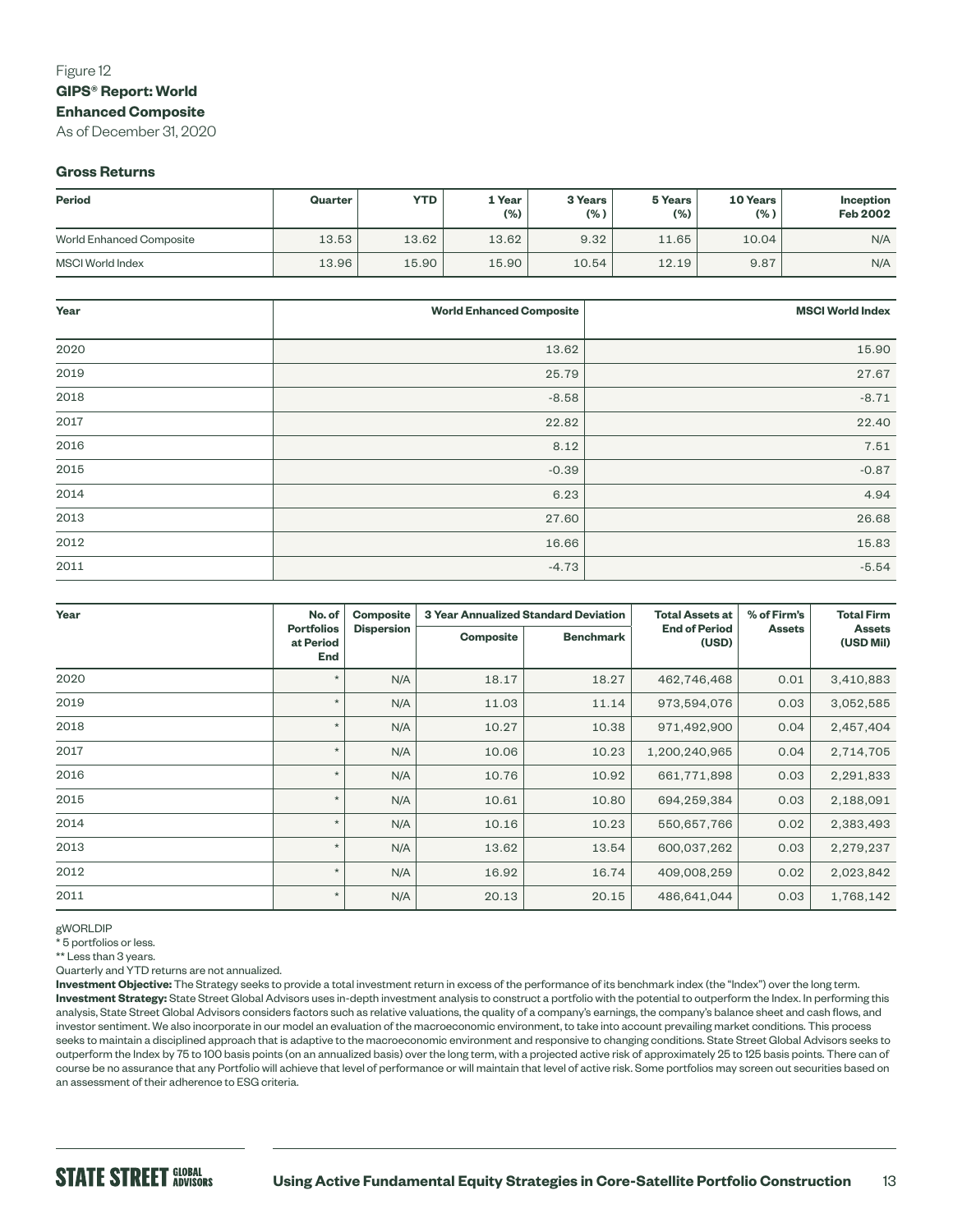#### **Footnotes**

**Firm Definition** For the purpose of complying with the Global Investment Performance Standards (GIPS®), the firm ("SSGA-Global") is defined as all portfolios managed across the global offices of State Street Global Advisors (SSGA) and SSGA Funds Management, Inc., with the exception of Charitable Asset Management which is held out to the marketplace as a distinct business entity. Prior to January 2011, SSGA-Global excluded its wrap fee business and assets accounted for on a book value basis (global cash and stable value assets). Prior to July 2017, SSGA-Global excluded Fiduciary Advisory Solutions. In January 2011, SSGA acquired the Bank of Ireland Asset Management Limited (now known as SSGA Ireland Limited), a GIPS Compliant firm. On January 01, 2012 SSGA Ireland Limited assets were merged into SSGA-Global. In July 2016, SSGA acquired the asset management and advisory services business conducted by GE Asset Management ("GEAM"), a GIPS Compliant firm. On July 01, 2017 GEAM assets were merged into SSGA-Global.

**Composite Description** The Composite seeks to achieve the Investment Objective described below using the Investment Strategy described below.

**Compliance Statement** SSGA-Global claims compliance with the Global Investment Performance Standards (GIPS®) and has prepared and presented this report in compliance with GIPS. SSGA-Global claims compliance with the GIPS standards from January 01, 2000. The period prior to January 01, 2000 (where shown) is not in compliance, as not all actual fee-paying portfolios are in a composite. SSGA-Global has been independently verified for the periods January 01, 2000 through December 31, 2019. GE Asset Management (GEAM) was not independently verified for the calendar year 2016 while transitioning into the firm. The verification report is available upon request. Verification assesses whether (1) the firm has complied with all the composite construction requirements of the GIPS standards on a firm-wide basis and (2) the firm's policies and procedures are designed to calculate and present performance in compliance with the GIPS standards. Verification does not ensure the accuracy of any specific composite report.

**List Available** A list of composite descriptions, a list of limited distribution pooled fund descriptions, and a list of broad distribution pooled funds are available upon request.

**Creation Date** The composite was created on January 01, 2009.

**Benchmark Description** The benchmark for the composite is the MSCI World Index. Index returns are unmanaged and do not reflect the deduction of any fees or expenses but include all items of income, gain, and loss.

**Currency** Performance is presented in USD.

#### **Use of Subadvisors** None.

**Fees** Returns are expressed gross of management fees. The results do not reflect the deduction of investment management fees. Some members of this composite may accrue administration fees. The client's return will be reduced by the management fee. For example, if an annualized gross return of 10% was achieved over a 5-year period and a management fee of 1% per year was charged and deducted annually, then the resulting total return would be reduced from 61% to 54%.

**Fee Schedule** Management fees are 0.250% of the first \$50,000,000; 0.200% of the next \$50,000,000; and 0.150% thereafter, or a performance based fee option of 0.100% base fee plus 20% of outperformance. The minimum annual management fee for separately managed accounts is \$175,000. Management fees may be adjusted based upon specific client requirements.

**Derivatives Use** SSGA may use futures and other derivatives from time to time in the management of the Strategy generally as a temporary substitute for cash investments or for hedging purposes and not with the purpose of creating investment leverage.

**Calculation Methodology** Additional information is available upon request regarding the firm's policies and procedures for calculating and reporting performance results as well as valuation procedures.

**Annualized Returns** All returns for periods greater than one year have been annualized.

**Withholding Taxes Differences** None.

#### **Exchange Rates Differences Between Composite & Benchmark** None.

#### **Minimum Asset Level for Inclusion** None.

**Dispersion** Asset-Weighted standard deviation is calculated using the annual returns of the accounts that were included in the composite for all periods of the year and is not presented for periods with 5 or fewer accounts in the composite for the full year.

**Significant Events** In December 2020, it was announced that Rick Lacaille, Global Chief Investment Officer, will transition to a new role at State Street Corporation as Senior Investment Advisor, effective March 31, 2021, and will lead ESG efforts across the firm. Lori Heinel, Deputy Global Chief Investment Officer, will become SSGA's Global Chief Investment Officer.

**Past and Future Performance** Historic performance is not necessarily indicative of actual future investment performance, which could differ substantially.

**Trademark** GIPS® is a registered trademark of CFA Institute. CFA Institute does not endorse or promote this organization, nor does it warrant the accuracy or quality of the content contained herein.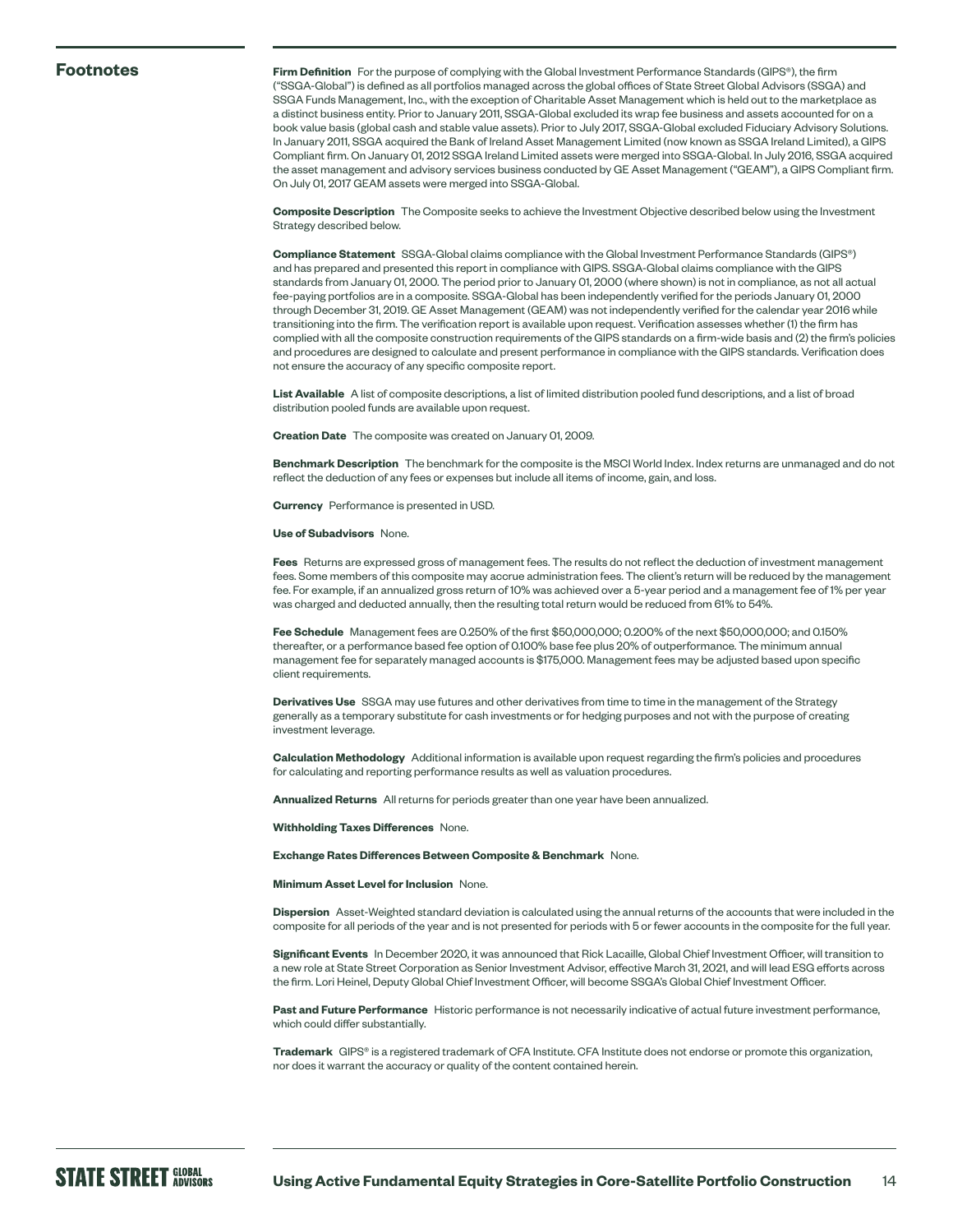# Figure 13 **GIPS® Report: Emerging Markets Enhanced Composite**

As of December 31, 2020

#### **Gross Returns**

| Period                              | Quarter | <b>YTD</b> | 1 Year<br>(%) | 3 Years<br>(% ) | 5 Years<br>$(\% )$ | 10 Years<br>(% ) | Inception<br><b>Jul 2007</b> |
|-------------------------------------|---------|------------|---------------|-----------------|--------------------|------------------|------------------------------|
| Emerging Markets Enhanced Composite | 18.21   | 15.80      | 15.80         | 5.61            | 12.94              | 4.17             | N/A                          |
| <b>MSCI Emerging Markets Index</b>  | 19.70   | 18.31      | 18.31         | 6.17            | 12.81              | 3.63             | N/A                          |

| Year | <b>Emerging Markets</b><br><b>Enhanced Composite</b> | <b>MSCI Emerging</b><br><b>Markets Index</b> |
|------|------------------------------------------------------|----------------------------------------------|
| 2020 | 15.80                                                | 18.31                                        |
| 2019 | 17.58                                                | 18.42                                        |
| 2018 | $-13.48$                                             | $-14.57$                                     |
| 2017 | 38.51                                                | 37.28                                        |
| 2016 | 12.61                                                | 11.19                                        |
| 2015 | $-14.03$                                             | $-14.92$                                     |
| 2014 | 0.13                                                 | $-2.19$                                      |
| 2013 | $-3.73$                                              | $-2.60$                                      |
| 2012 | 20.34                                                | 18.22                                        |
| 2011 | $-17.93$                                             | $-18.42$                                     |

| Year | No. of                                       | <b>Composite</b>  |                  | <b>3 Year Annualized Standard Deviation</b> | Total Assets at               | % of Firm's   | <b>Total Firm</b>          |
|------|----------------------------------------------|-------------------|------------------|---------------------------------------------|-------------------------------|---------------|----------------------------|
|      | <b>Portfolios</b><br>at Period<br><b>End</b> | <b>Dispersion</b> | <b>Composite</b> | <b>Benchmark</b>                            | <b>End of Period</b><br>(USD) | <b>Assets</b> | <b>Assets</b><br>(USD Mil) |
| 2020 | $\star$                                      | N/A               | 19.16            | 19.60                                       | 3,066,150,150                 | 0.09          | 3,410,883                  |
| 2019 | $\star$                                      | N/A               | 14.03            | 14.17                                       | 3,395,742,919                 | 0.11          | 3,052,585                  |
| 2018 | $\star$                                      | N/A               | 14.37            | 14.60                                       | 2,450,043,411                 | 0.10          | 2,457,404                  |
| 2017 | $\star$                                      | N/A               | 15.12            | 15.35                                       | 3,003,472,335                 | 0.11          | 2,714,705                  |
| 2016 | $\star$                                      | N/A               | 15.90            | 16.07                                       | 1,972,362,255                 | 0.09          | 2,291,833                  |
| 2015 | $\star$                                      | N/A               | 14.09            | 14.06                                       | 1,675,128,690                 | 0.08          | 2,188,091                  |
| 2014 | $\star$                                      | N/A               | 15.04            | 15.00                                       | 2,199,514,482                 | 0.09          | 2,383,493                  |
| 2013 | $\star$                                      | N/A               | 19.16            | 19.04                                       | 2,762,675,533                 | 0.12          | 2,279,237                  |
| 2012 | $^\star$                                     | N/A               | 21.59            | 21.50                                       | 2,641,841,547                 | 0.13          | 2,023,842                  |
| 2011 | $^\star$                                     | N/A               | 25.84            | 25.76                                       | 1,518,492,121                 | 0.09          | 1,768,142                  |

gEMIP

 $\overline{\phantom{a}}$  5 portfolios or less.

\*\* Less than 3 years. Quarterly and YTD returns are not annualized.

**Investment Objective:** The Strategy seeks to provide a total investment return in excess of the performance of its benchmark index (the "Index") over the long term. **Investment Strategy:** State Street Global Advisors uses in-depth investment analysis to construct a portfolio with the potential to outperform the Index. In performing this analysis, State Street Global Advisors considers factors such as relative valuations, the quality of a company's earnings, the company's balance sheet and cash flows, and investor sentiment. We also incorporate in our model an evaluation of the macroeconomic environment, to take into account prevailing market conditions. This process seeks to maintain a disciplined approach that is adaptive to the macroeconomic environment and responsive to changing conditions. The Portfolio aims to have a minimum of 90% of its weight in stocks in the benchmark index, and may invest in smaller capitalization companies within the investable universe. A Portfolio may also invest in the securities of Chinese companies, normally restricted to residents of the People's Republic of China (commonly known as "A Shares" or "China A Shares"), through the Stock Connect program or other channels. State Street Global Advisors seeks to outperform the Index by 75 to 100 basis points (on an annualized basis) over the long term, with a projected active risk of approximately 25 to 175 basis points. There can of course be no assurance that any Portfolio will achieve that level of performance or will maintain that level of active risk. Some portfolios may screen out securities based on an assessment of their adherence to ESG criteria.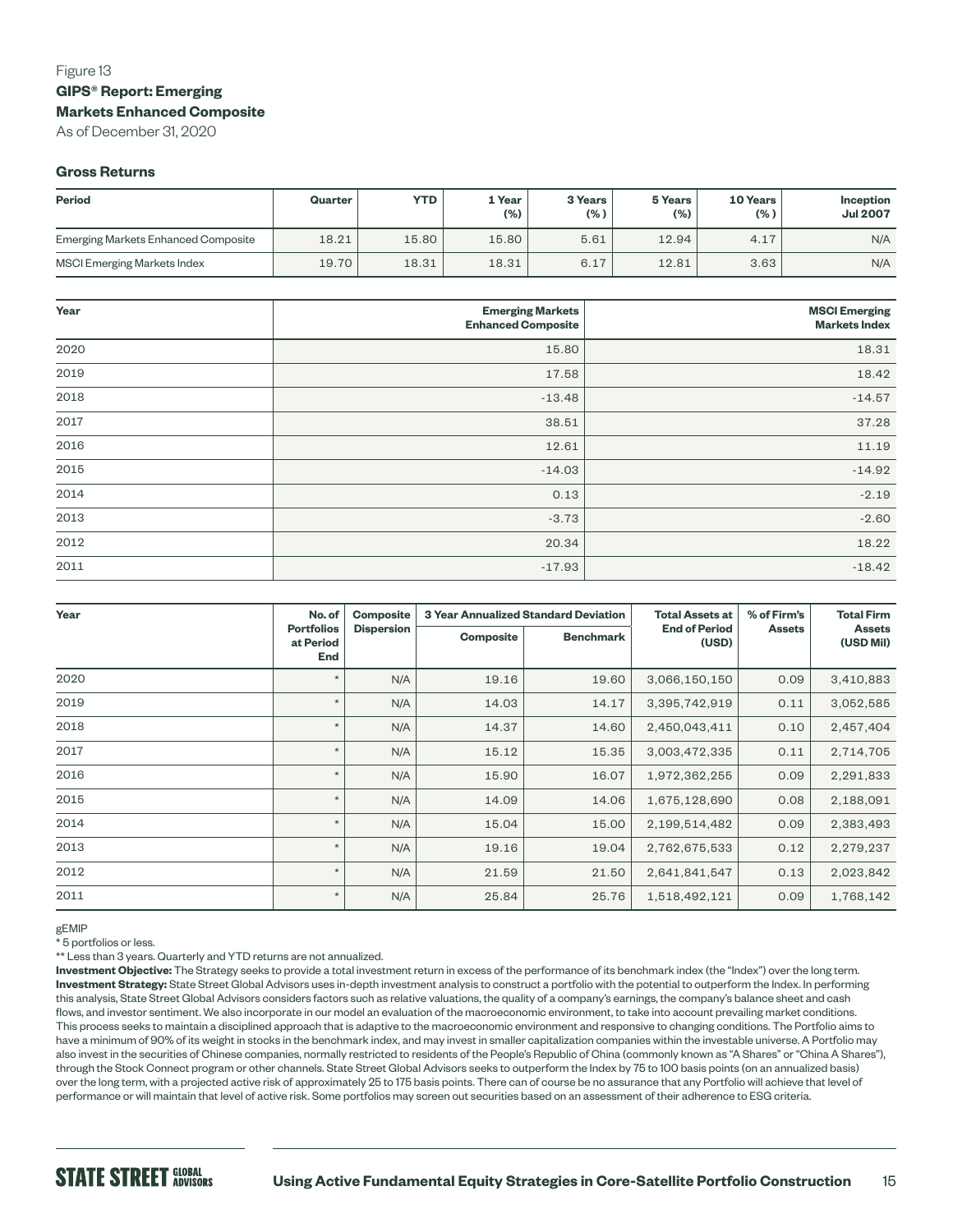#### **Footnotes**

**Firm Definition** For the purpose of complying with the Global Investment Performance Standards (GIPS®), the firm ("SSGA-Global") is defined as all portfolios managed across the global offices of State Street Global Advisors (SSGA) and SSGA Funds Management, Inc., with the exception of Charitable Asset Management which is held out to the marketplace as a distinct business entity. Prior to January 2011, SSGA-Global excluded its wrap fee business and assets accounted for on a book value basis (global cash and stable value assets). Prior to July 2017, SSGA-Global excluded Fiduciary Advisory Solutions. In January 2011, SSGA acquired the Bank of Ireland Asset Management Limited (now known as SSGA Ireland Limited), a GIPS Compliant firm. On January 01, 2012 SSGA Ireland Limited assets were merged into SSGA-Global. In July 2016, SSGA acquired the asset management and advisory services business conducted by GE Asset Management ("GEAM"), a GIPS Compliant firm. On July 01, 2017 GEAM assets were merged into SSGA-Global.

**Composite Description** The Composite seeks to achieve the Investment Objective described below using the Investment Strategy described below.

**Compliance Statement** SSGA-Global claims compliance with the Global Investment Performance Standards (GIPS®) and has prepared and presented this report in compliance with GIPS. SSGA-Global claims compliance with the GIPS standards from January 01, 2000. The period prior to January 01, 2000 (where shown) is not in compliance, as not all actual fee-paying portfolios are in a composite. SSGA-Global has been independently verified for the periods January 01, 2000 through December 31, 2019. GE Asset Management (GEAM) was not independently verified for the calendar year 2016 while transitioning into the firm. The verification report is available upon request. Verification assesses whether (1) the firm has complied with all the composite construction requirements of the GIPS standards on a firm-wide basis and (2) the firm's policies and procedures are designed to calculate and present performance in compliance with the GIPS standards. Verification does not ensure the accuracy of any specific composite report.

**List Available** A list of composite descriptions, a list of limited distribution pooled fund descriptions, and a list of broad distribution pooled funds are available upon request.

**Creation Date** The composite was created on January 01, 2009.

**Benchmark Description** The benchmark for the composite is the MSCI Emerging Markets Index. Index returns are unmanaged and do not reflect the deduction of any fees or expenses but include all items of income, gain, and loss.

**Currency** Performance is presented in USD.

#### **Use of Subadvisors** None.

**Fees** Returns are expressed gross of management fees. The results do not reflect the deduction of investment management fees. Some members of this composite may accrue administration fees. The client's return will be reduced by the management fee. For example, if an annualized gross return of 10% was achieved over a 5-year period and a management fee of 1% per year was charged and deducted annually, then the resulting total return would be reduced from 61% to 54%.

**Fee Schedule** Management fees are 0.450% of the first \$50,000,000; 0.400% of the next \$50,000,000; and 0.350% thereafter, or a performance based fee option of 0.200% base fee plus 20% of outperformance. The minimum annual management fee for separately managed accounts is \$250,000. Management fees may be adjusted based upon specific client requirements.

**Derivatives Use** SSGA may use futures and other derivatives from time to time in the management of the Strategy generally as a temporary substitute for cash investments or for hedging purposes and not with the purpose of creating investment leverage.

**Calculation Methodology** Additional information is available upon request regarding the firm's policies and procedures for calculating and reporting performance results as well as valuation procedures.

**Annualized Returns** All returns for periods greater than one year have been annualized.

**Withholding Taxes Differences** None.

#### **Exchange Rates Differences Between Composite & Benchmark** None.

#### **Minimum Asset Level for Inclusion** None.

**Dispersion** Asset-Weighted standard deviation is calculated using the annual returns of the accounts that were included in the composite for all periods of the year and is not presented for periods with 5 or fewer accounts in the composite for the full year.

**Significant Events** In December 2020, it was announced that Rick Lacaille, Global Chief Investment Officer, will transition to a new role at State Street Corporation as Senior Investment Advisor, effective March 31, 2021, and will lead ESG efforts across the firm. Lori Heinel, Deputy Global Chief Investment Officer, will become SSGA's Global Chief Investment Officer.

**Past and Future Performance** Historic performance is not necessarily indicative of actual future investment performance, which could differ substantially.

**Trademark** GIPS® is a registered trademark of CFA Institute. CFA Institute does not endorse or promote this organization, nor does it warrant the accuracy or quality of the content contained herein.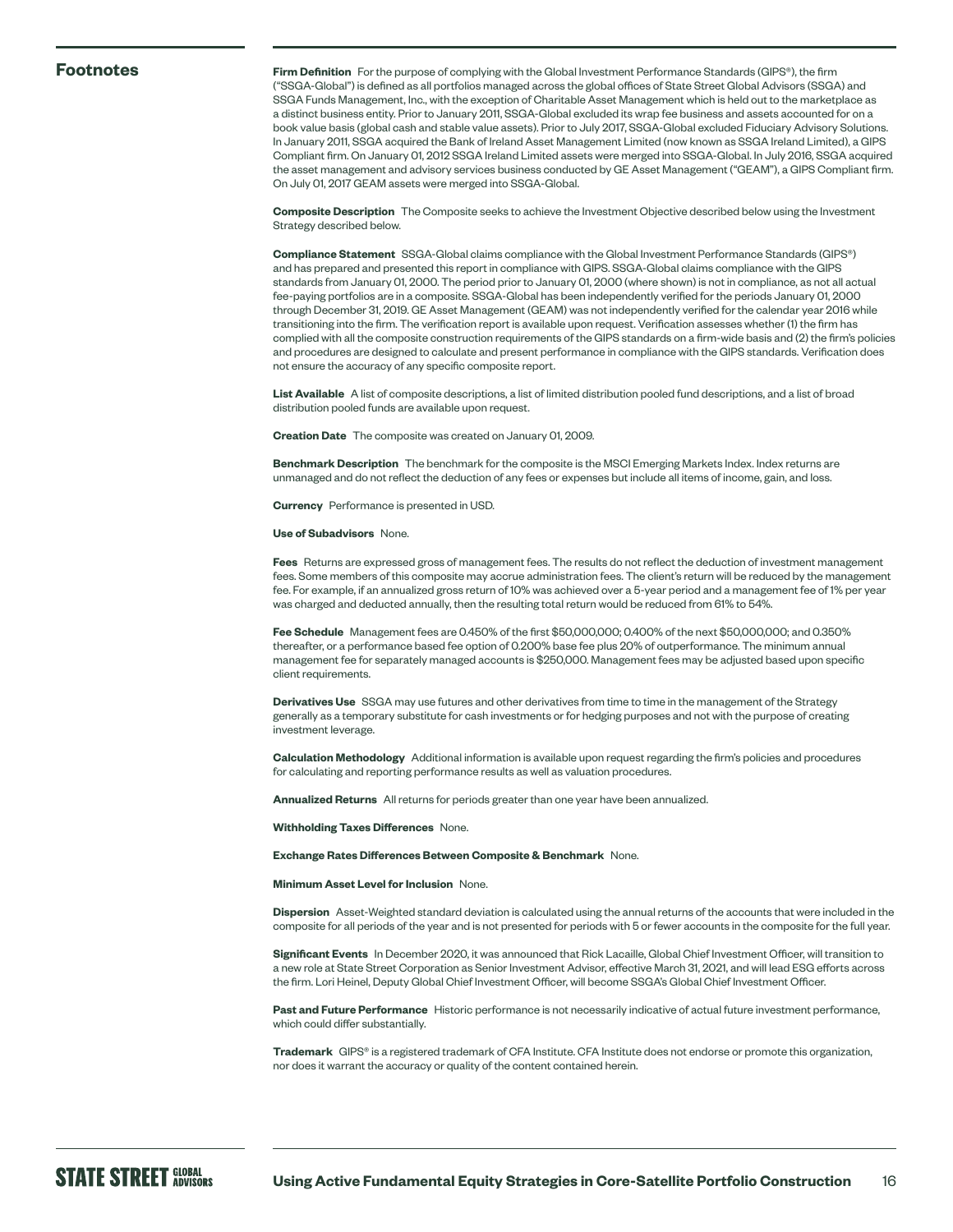- **Endnotes** 1 With 2966 names as of December 31, 2021, this implies an average security weight for MSCI AC World Index of 0.03%.
	- 2 For example, on the Fundamental Growth & Core Equity team, which manages the firm's Global Equity Select strategy, portfolio managers have an average tenure of 19 years, and research analysts have an average of 20 years of experience.
	- 3 "Enhanced" strategies seek to outperform their capweighted benchmarks but take relatively low active risk — risk that is similar to that of the median index manager. Enhanced strategies' tracking error is designed to offer the opportunity to outperform the index, and enhanced managers use active positions in stocks, sectors, and countries to "tilt" a portfolio to maximize alpha exposure while expending an active risk budget in an informed way. This approach offers a level of active market participation in an IR- and feeefficient manner.
- 4 The efficient frontier graphically represents portfolios that maximize returns for the risk assumed.
- 5 Sustainable Finance Disclosure Regulation.
- 6 [https://ssga.com/au/en\\_gb/institutional/ic/insights/](https://ssga.com/au/en_gb/institutional/ic/insights/integration-of-esg-into-the-active-quantitative-equity-investment-process) [integration-of-esg-into-the-active-quantitative-equity](https://ssga.com/au/en_gb/institutional/ic/insights/integration-of-esg-into-the-active-quantitative-equity-investment-process)[investment-process.](https://ssga.com/au/en_gb/institutional/ic/insights/integration-of-esg-into-the-active-quantitative-equity-investment-process)
- 7 [https://ssga.com/au/en\\_gb/institutional/ic/insights/an](https://ssga.com/au/en_gb/institutional/ic/insights/an-integrated-approach-to-esg-and-quality)[integrated-approach-to-esg-and-quality.](https://ssga.com/au/en_gb/institutional/ic/insights/an-integrated-approach-to-esg-and-quality)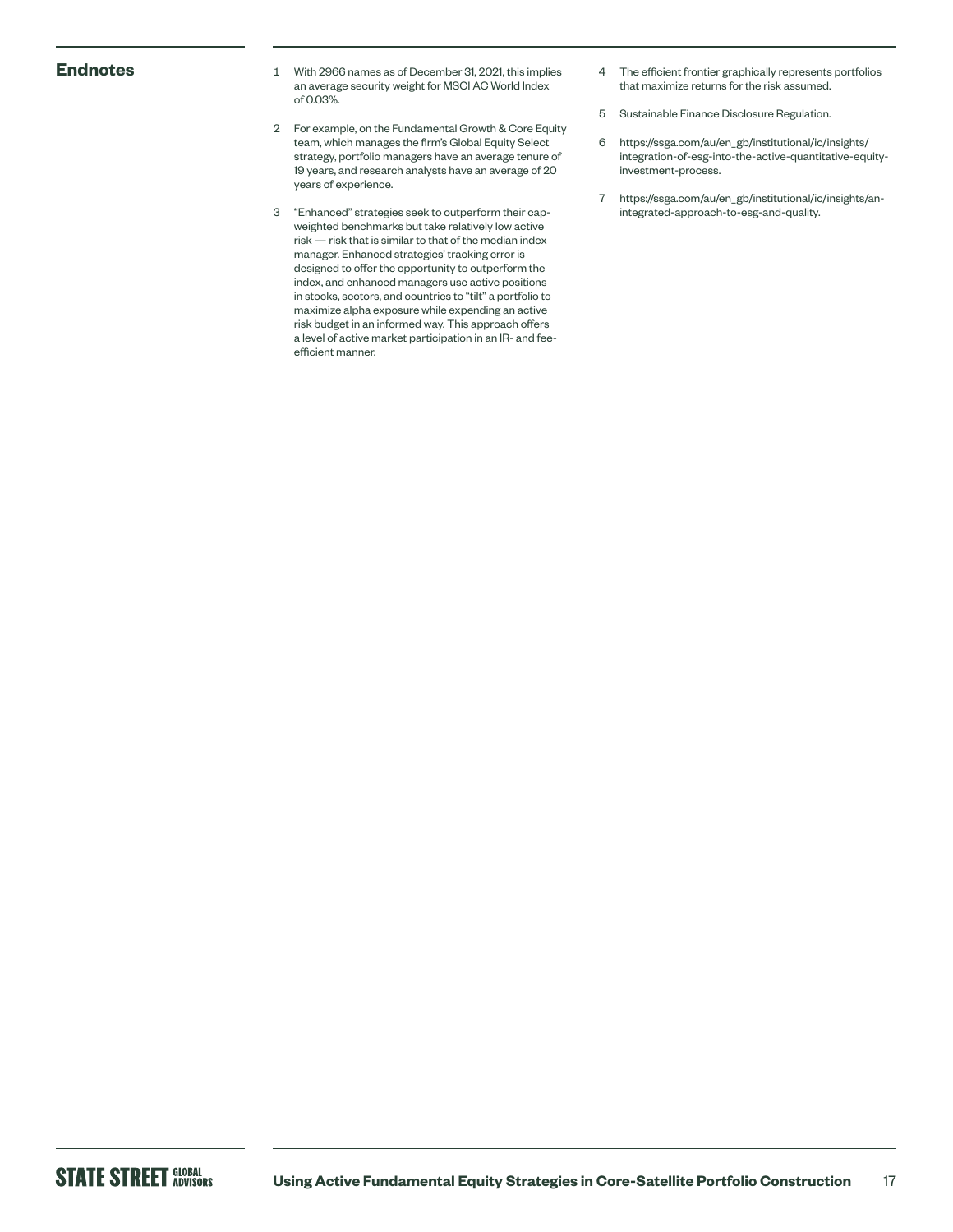# **About State Street Global Advisors**

For four decades, State Street Global Advisors has served the world's governments, institutions and financial advisors. With a rigorous, risk-aware approach built on research, analysis and market-tested experience, we build from a breadth of active and index strategies to create costeffective solutions. As stewards, we help portfolio companies see that what is fair for people and sustainable for the planet can deliver long-term performance. And, as pioneers in index, ETF, and ESG investing, we are always inventing new ways to invest. As a result, we have become the world's fourth-largest asset manager\* with US \$4.14 trillion† under our care.

† This figure is presented as of December 31, 2021 and includes approximately \$61.43 billion of assets with respect to SPDR products for which State Street Global Advisors Funds Distributors, LLC (SSGA FD) acts solely as the marketing agent. SSGA FD and State Street Global Advisors are affiliated.

#### **[ssga.com](http://ssga.com)**

#### For institutional use only

#### APAC Entities

Australia: State Street Global Advisors, Australia, Limited (ABN 42 003 914 225) is the holder of an Australian Financial Services License (AFSL Number 238276). Registered office: Level 14, 420 George Street, Sydney, NSW 2000, Australia. T: +612 9240-7600. F: +612 9240-7611.

Hong Kong: State Street Global Advisors Asia Limited, 68/F, Two International Finance Centre, 8 Finance Street, Central, Hong Kong. T: +852 2103-0288. F: +852 2103-0200. Japan: State Street Global Advisors (Japan) Co., Ltd., Toranomon Hills Mori Tower 25F 1-23-1 Toranomon, Minato-ku, Tokyo 105-6325 Japan. T: +81-3-4530-7380. Financial Instruments Business Operator, Kanto Local Financial Bureau (Kinsho #345), Membership: Japan Investment Advisers Association, The Investment Trust Association, Japan, Japan Securities Dealers' Association. Singapore: State Street Global Advisors Singapore Limited, 168, Robinson Road, #33-01 Capital Tower, Singapore 068912 (Company Reg. No: 200002719D, regulated by the Monetary

EMEA (Europe, Middle East and Africa)

Authority of Singapore). T: +65 6826-7555.

F: +65 6826-7501.

Abu Dhabi: State Street Global Advisors Limited, ADGM Branch, Al Khatem Tower, Suite 42801, Level 28, ADGM Square, Al Maryah Island, P.O Box 76404, Abu Dhabi, United Arab Emirates. Regulated by the ADGM Financial

Services Regulatory Authority. T: +971 2 245 9000. T: +971 2 245 9000.

Belgium: State Street Global Advisors Belgium, Chaussée de La Hulpe 185, 1170 Brussels, Belgium. T: +32 2 663 2036. State Street Global Advisors Belgium is a branch office of State Street Global Advisors Europe Limited, registered in Ireland with company number 49934, authorized and regulated by the Central Bank of Ireland, and whose registered office is at 78 Sir John Rogerson's Quay, Dublin 2. France: State Street Global Advisors Europe Limited, France Branch ("State Street Global Advisors France") is a branch of State Street Global Advisors Europe Limited, registered in Ireland with company number 49934, authorized and regulated by the Central Bank of Ireland, and whose registered office is at 78 Sir John Rogerson's Quay, Dublin 2. State Street Global Advisors France is registered in France with company number RCS Nanterre 899 183 289, and its office is located at Coeur Défense — Tour La Défense 4, 33e étage, 100, Esplanade du Général de Gaulle, 92 931 Paris La Défense

Cedex, France. T: +33 1 44 45 40 00. F: +33 1 44 45 41 92.

**Germany:** State Street Global Advisors Europe Limited, Branch in Germany, Brienner Strasse 59, D-80333 Munich, Germany ("State Street Global Advisors Germany"). T: +49 (0)89 55878 400. State Street Global Advisors Germany is a branch of State Street Global Advisors Europe Limited, registered in Ireland with company number 49934, authorized and regulated by the Central Bank of Ireland, and whose registered office is at 78 Sir John Rogerson's Quay, Dublin 2. **Ireland:** State Street Global Advisors Europe Limited is regulated by the Central Bank of Ireland. Registered office address 78 Sir John Rogerson's Quay, Dublin 2. Registered Number: 49934. T: +353 (0)1 776 3000. F: +353 (0)1 776 3300.

Italy: State Street Global Advisors Europe Limited, Italy Branch ("State Street Global Advisors Italy") is a branch of State Street Global Advisors Europe Limited, registered in Ireland with company number 49934, authorized and regulated by the Central Bank of Ireland, and whose registered office is at 78 Sir John Rogerson's Quay, Dublin 2. State Street Global Advisors Italy is registered in Italy with company number 11871450968 — REA: 2628603 and VAT number 11871450968, and its office is located at Via Ferrante Aporti, 10 - 20125 Milan, Italy. T: +39 02 32066 100. F: +39 02 32066 155. Netherlands: State Street Global Advisors Netherlands, Apollo Building 7th floor, Herikerbergweg 29, 1101 CN Amsterdam, Netherlands. T: +31 20 7181 000. State Street Global Advisors Netherlands is a branch office of State Street Global Advisors Europe Limited registered in Ireland with company number 49934, authorized and regulated by the Central Bank of Ireland, and whose registered office is at 78 Sir John Rogerson's Quay, Dublin 2. Switzerland: State Street Global Advisors AG, Beethovenstr. 19, CH-8027 Zurich. Registered with the Register of Commerce Zurich CHE-105.078.458. T: +41 (0)44 245 70 00. F: +41 (0)44 245 70 16.

United Kingdom: State Street Global Advisors Limited. Authorized and regulated by the Financial Conduct Authority. Registered in England. Registered No. 2509928. VAT No. 5776591 81. Registered office: 20 Churchill Place, Canary Wharf, London, E14 5HJ. T: 020 3395 6000. F: 020 3395 6350.

#### North America

Canada: State Street Global Advisors, Ltd., 1981 McGill College Avenue, Suite 500, Montreal, Qc, H3A 3A8, T: +514 282 2400 and 30 Adelaide

Street East Suite 800, Toronto, Ontario M5C 3G6. T: +647 775 5900.

United States: State Street Global Advisors, 1 Iron Street, Boston, MA 02210-1641. T: +1 617 786 3000.

#### Important Risk Information

This document provides summary information regarding the Strategy. This document should be read in conjunction with the Strategy's Disclosure Document, which is available from SSGA. The Strategy Disclosure Document contains important information about the Strategy, including a description of a number of risks.

The information provided does not constitute investment advice as such term is defined under the Markets in Financial Instruments Directive (2014/65/EU) or applicable Swiss regulation and it should not be relied on as such. It should not be considered a solicitation to buy or an offer to sell any investment. It does not take into account any investor's or potential investor's particular investment objectives, strategies, tax status, risk appetite or investment horizon. If you require investment advice you should consult your tax and financial or other professional advisor. All material has been obtained from sources believed to be reliable. There is no representation or warranty as to the accuracy of the information and State Street shall have no liability for decisions based on such information.

<sup>\*</sup> Pensions & Investments Research Center, as of December 31, 2020.